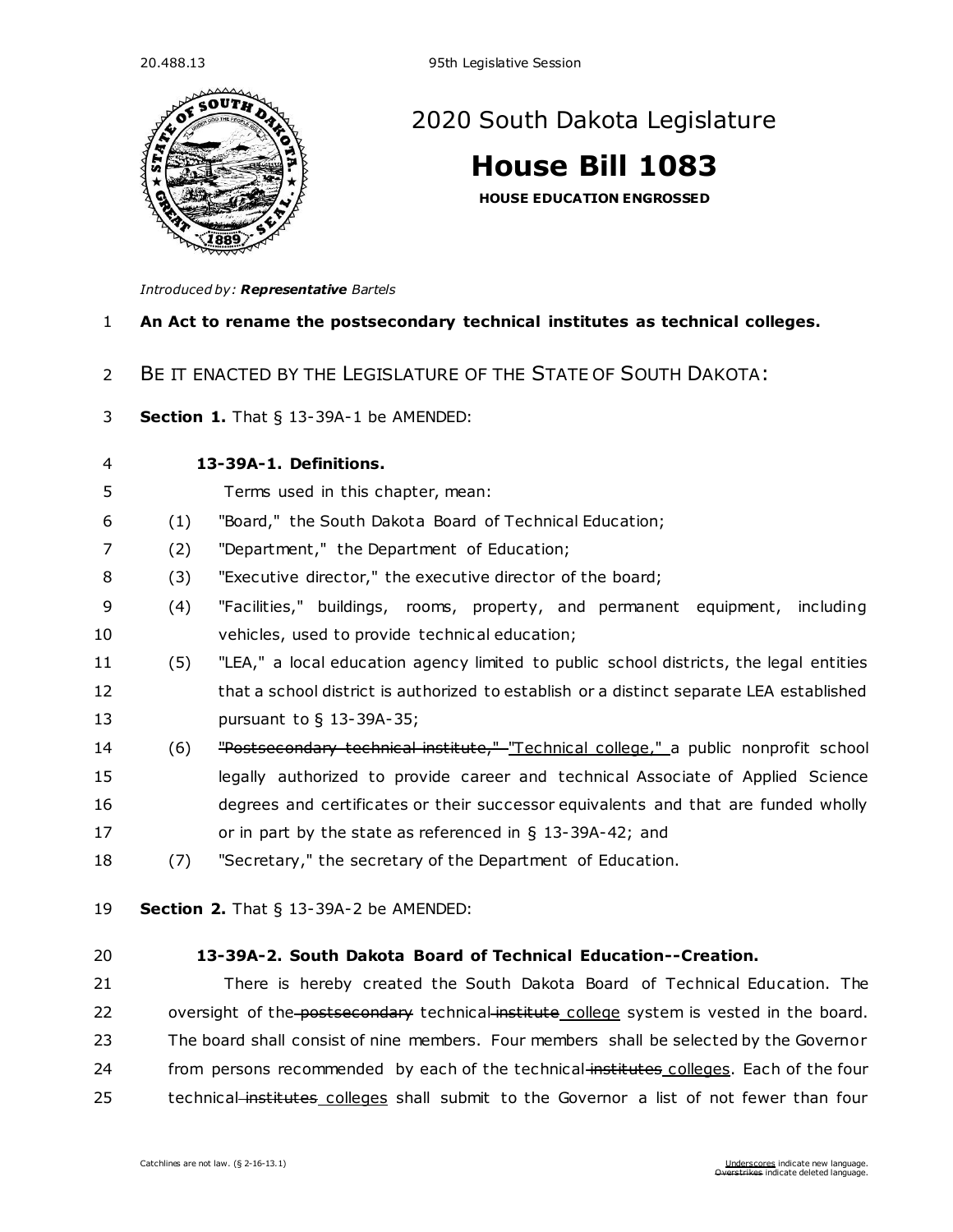persons, from which the Governor shall select one person. Each list shall be submitted no fewer than thirty days before the appointment is to be made. The Governor may reject 3 the entire list and require a technical-institute college to submit a new list. The Governor shall appoint the remaining board members to represent different geographic regions of 5 the state and to reflect the industries that rely upon the technical-institutes colleges to provide a skilled workforce. All members shall be appointed with the advice and consent of the Senate.

- 8 **Section 3.** [That § 13-39A-9 be AMENDED:](https://sdlegislature.gov/Statutes/Codified_Laws/DisplayStatute.aspx?Type=Statute&Statute=13-39A-9)
- 9 **[13-39A-9. B](https://sdlegislature.gov/Statutes/Codified_Laws/DisplayStatute.aspx?Type=Statute&Statute=13-39A-9)oard members--No technical college employees.**
- 10 No employee of a postsecondary technical institute college may be a member of 11 the board.
- 12 **Section 4.** [That § 13-39A-11 be AMENDED:](https://sdlegislature.gov/Statutes/Codified_Laws/DisplayStatute.aspx?Type=Statute&Statute=13-39A-11)
- 13 **[13-39A-11. L](https://sdlegislature.gov/Statutes/Codified_Laws/DisplayStatute.aspx?Type=Statute&Statute=13-39A-11)ocal governing bodies--Retain powers not given to board.**
- 14 The local governing body of each-postsecondary technical institute college shall 15 retain all powers not expressly given to the board.
- 16 **Section 5.** [That § 13-39A-12 be AMENDED:](https://sdlegislature.gov/Statutes/Codified_Laws/DisplayStatute.aspx?Type=Statute&Statute=13-39A-12)
- 17 **[13-39A-12. T](https://sdlegislature.gov/Statutes/Codified_Laws/DisplayStatute.aspx?Type=Statute&Statute=13-39A-12)uition and fees.**

18 The board shall approve rates of tuition and state fees for the postsecondary 19 technical institutes colleges. Tuition and fees may vary by course and institution college.

- 20 **Section 6.** [That § 13-39A-13 be AMENDED:](https://sdlegislature.gov/Statutes/Codified_Laws/DisplayStatute.aspx?Type=Statute&Statute=13-39A-13)
- 21 **[13-39A-13. A](https://sdlegislature.gov/Statutes/Codified_Laws/DisplayStatute.aspx?Type=Statute&Statute=13-39A-13)nnual state funding requests.**
- 22 The board shall review and approve recommendations for annual state funding 23 requests for the postsecondary technical institutes colleges and make recommendations 24 to the Governor and the Legislature.
- 25 **Section 7.** [That § 13-39A-14 be AMENDED:](https://sdlegislature.gov/Statutes/Codified_Laws/DisplayStatute.aspx?Type=Statute&Statute=13-39A-14)
- 

#### 26 **[13-39A-14. M](https://sdlegislature.gov/Statutes/Codified_Laws/DisplayStatute.aspx?Type=Statute&Statute=13-39A-14)anagement policies, goals, and objectives.**

27 The board shall, with the input of the local governing boards of each of the 28 postsecondary technical institutes colleges, provide overall policies, goals, and objectives 29 for the management of the postsecondary technical institute college system to ensure that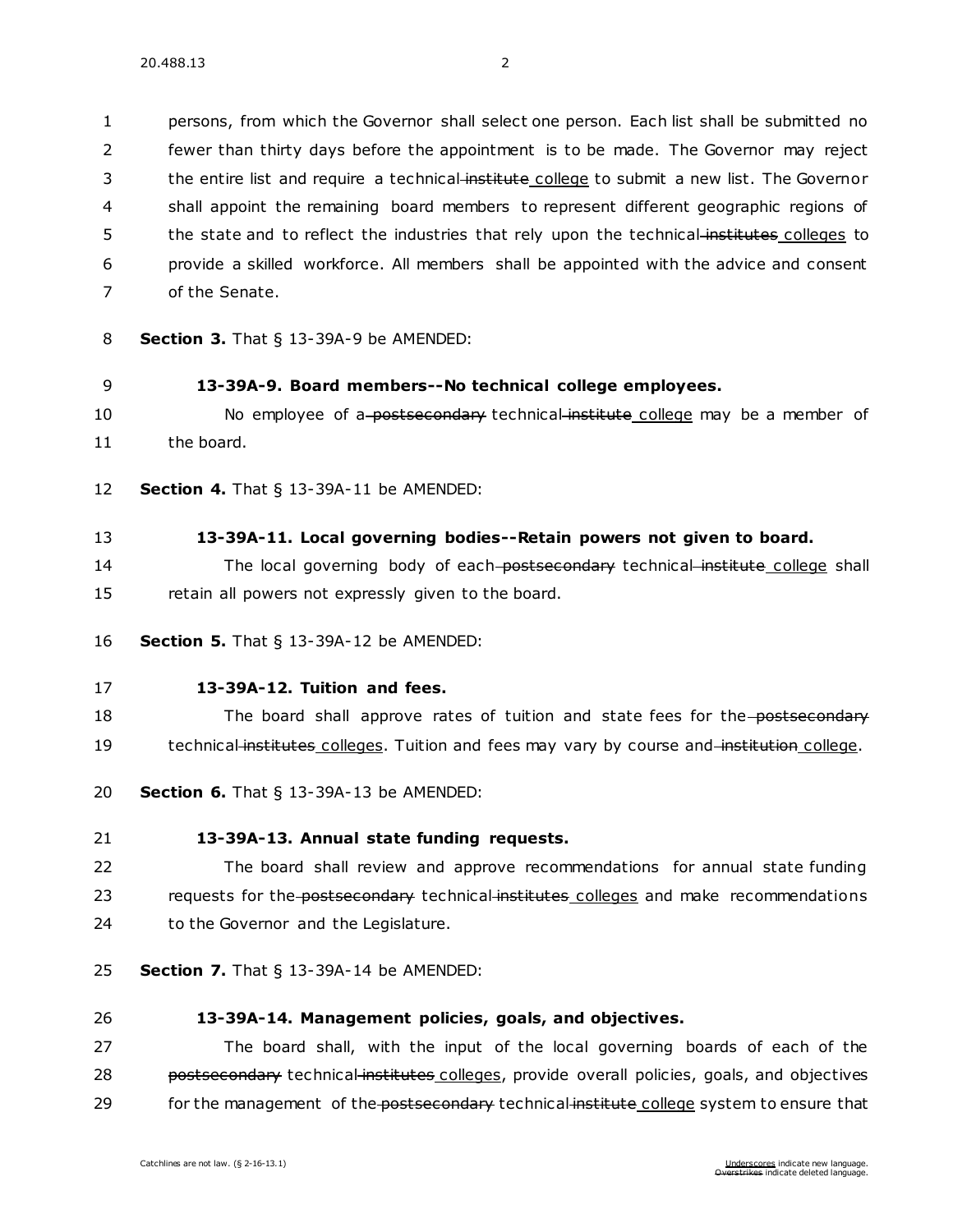1 the needs of the public, business, and industry are met to the highest possible degree and in the most cost-effective and efficient manner.

**Section 8.** [That § 13-39A-15 be AMENDED:](https://sdlegislature.gov/Statutes/Codified_Laws/DisplayStatute.aspx?Type=Statute&Statute=13-39A-15)

#### **[13-39A-15. N](https://sdlegislature.gov/Statutes/Codified_Laws/DisplayStatute.aspx?Type=Statute&Statute=13-39A-15)ew construction or major renovation of facilities.**

 Except as otherwise provided in § [1-16A-95,](https://sdlegislature.gov/Statutes/Codified_Laws/DisplayStatute.aspx?Type=Statute&Statute=1-16A-95) the board shall consider and act upon postsecondary technical institute college requests for new construction or major renovation of facilities also subject to the provisions of § [1-16A-95.](https://sdlegislature.gov/Statutes/Codified_Laws/DisplayStatute.aspx?Type=Statute&Statute=1-16A-95) However, the absence 8 of any such action does not prevent the Legislature from approving such plans pursuant to § [1-16A-95.](https://sdlegislature.gov/Statutes/Codified_Laws/DisplayStatute.aspx?Type=Statute&Statute=1-16A-95)

**Section 9.** [That § 13-39A-16 be AMENDED:](https://sdlegislature.gov/Statutes/Codified_Laws/DisplayStatute.aspx?Type=Statute&Statute=13-39A-16)

# **[13-39A-16. A](https://sdlegislature.gov/Statutes/Codified_Laws/DisplayStatute.aspx?Type=Statute&Statute=13-39A-16)dditional duties of board.**

The board shall consider and act upon the following:

- 13 (1) Recommendations regarding legislation proposed for postsecondary technical education;
- (2) All actions required by law to be taken by the board;
- 16 (3) Establishment of committees related to the statewide mission of the postsecondary 17 technical institute college system; and
- 18 (4) New degree or certificate granting or awarding programs at any postsecondary 19 technical institute college.
- **Section 10.** [That § 13-39A-18 be AMENDED:](https://sdlegislature.gov/Statutes/Codified_Laws/DisplayStatute.aspx?Type=Statute&Statute=13-39A-18)
- 

#### **[13-39A-18. P](https://sdlegislature.gov/Statutes/Codified_Laws/DisplayStatute.aspx?Type=Statute&Statute=13-39A-18)romulgation of rules.**

 The board may promulgate rules, pursuant to chapter [1-26,](https://sdlegislature.gov/Statutes/Codified_Laws/DisplayStatute.aspx?Type=Statute&Statute=1-26) to provide oversight 23 for the operation and maintenance of the postsecondary technical institute college system that affords people of the state, insofar as practicable, an equal opportunity to acquire a public technical education. The rules may provide for the following:

- (1) Program requirements for degrees and certificate awards;
- (2) Apportionment and distribution of funds made available to the board for carrying 28 out the purposes of this chapter;
- (3) General administrative matters;
- 30 (4) The submission to the board of the annual budget by each postsecondary technical **institute college**. The board shall determine the contents of the annual budget and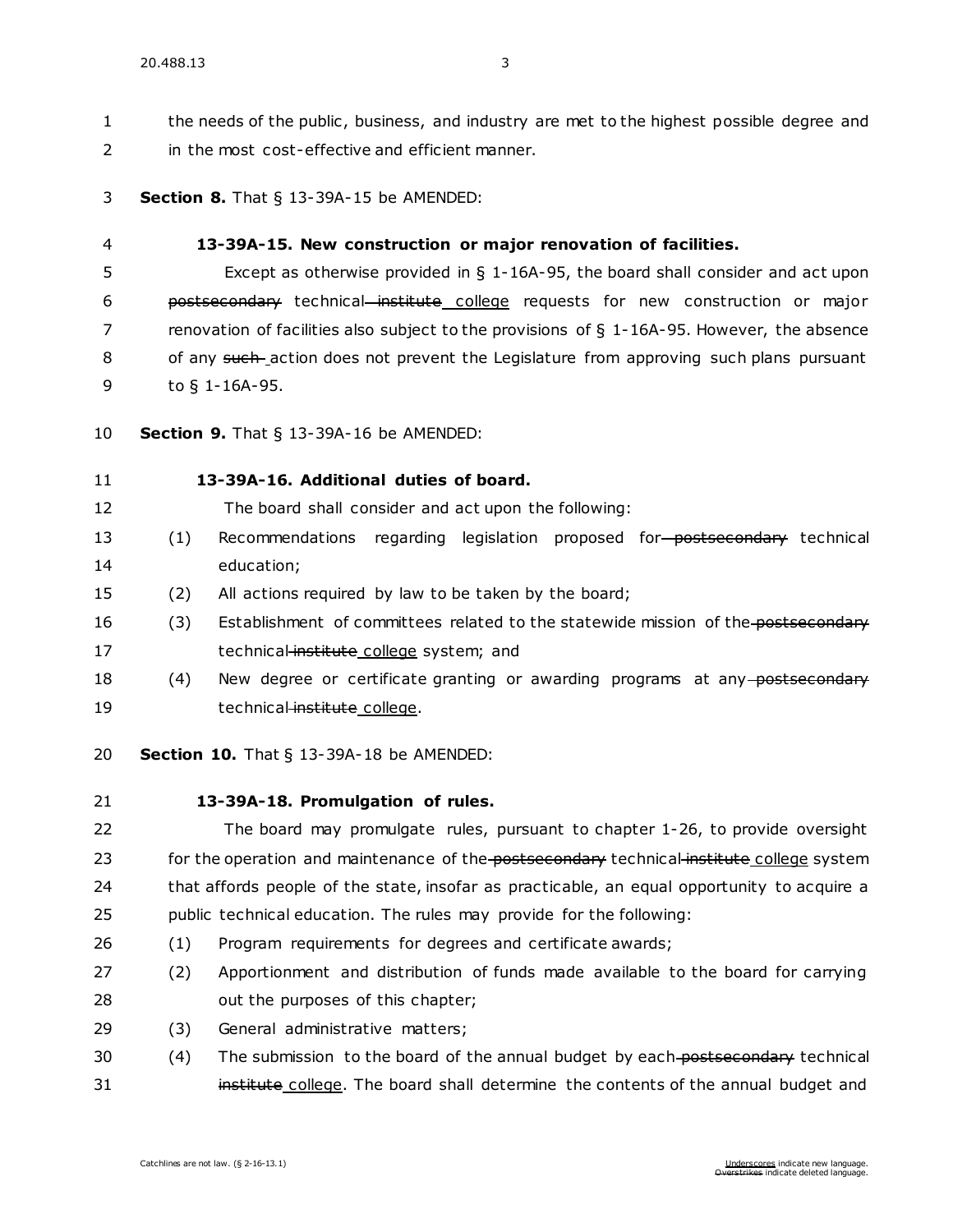shall provide that failure to comply with the rules may result in withholding of payments from federal and state funds;

- (5) The submission of plans of LEAs for new construction or major renovation of facilities eligible for reimbursement. The rules regarding these plans shall include a requirement that the LEA, by a written resolution, declare the LEA committed to begin construction if the budget of the board provides the matching funds;
- 7 (6) The promotion and coordination of-postsecondary career and technical education consistent with the purpose set forth in § [13-39A-42;](https://sdlegislature.gov/Statutes/Codified_Laws/DisplayStatute.aspx?Type=Statute&Statute=13-39A-42) and
- (7) The prevention of unwarranted duplication of programs.
- **Section 11.** [That § 13-39A-19 be AMENDED:](https://sdlegislature.gov/Statutes/Codified_Laws/DisplayStatute.aspx?Type=Statute&Statute=13-39A-19)
- 

# **[13-39A-19. S](https://sdlegislature.gov/Statutes/Codified_Laws/DisplayStatute.aspx?Type=Statute&Statute=13-39A-19)uccessor to Board of Education Standards on agreements.**

# The board shall be the lawful successor to the Board of Education Standards with respect to all rights, privileges, obligations and duties of the Board of Education Standards under and with respect to:

- (1) The lease purchase agreement dated as of August 1, 1988, between the health and educational facilities authority and the Board of Education Standards, as heretofore 17 amended or supplemented;
- (2) The four sublease agreements dated as of August 1, 1988, between the Board of Education Standards and, respectively, Mitchell School District [17-2,](https://sdlegislature.gov/Statutes/Codified_Laws/DisplayStatute.aspx?Type=Statute&Statute=17-2) Rapid City Area School District No. 51-4, Sioux Falls School District [49-5,](https://sdlegislature.gov/Statutes/Codified_Laws/DisplayStatute.aspx?Type=Statute&Statute=49-5) and Watertown School District No. [14-4,](https://sdlegislature.gov/Statutes/Codified_Laws/DisplayStatute.aspx?Type=Statute&Statute=14-4) each as heretofore amended or supplemented;
- (3) The first supplement to general pledge and escrow agreement between the treasurer, the Board of Education Standards, the health and educational facilities authority and the First National Bank in Sioux Falls, dated as of August 1, 1988, as amended and supplemented;
- (4) The fourth supplement to facility fee tuition collection and deposit agreement dated June 1, 1999, among the treasurer, the Board of Education Standards, the First National Bank in Sioux Falls and the school districts specified in subsection (2) or 29 their successors, as <del>such t</del>he agreement has been heretofore amended or supplemented from time to time; and
- (5) All other agreements related to the foregoing and with respect to career and technical education program revenue bonds issued from time to time by the health and educational facilities authority to finance property used by LEAs for any **postsecondary** technical institute college.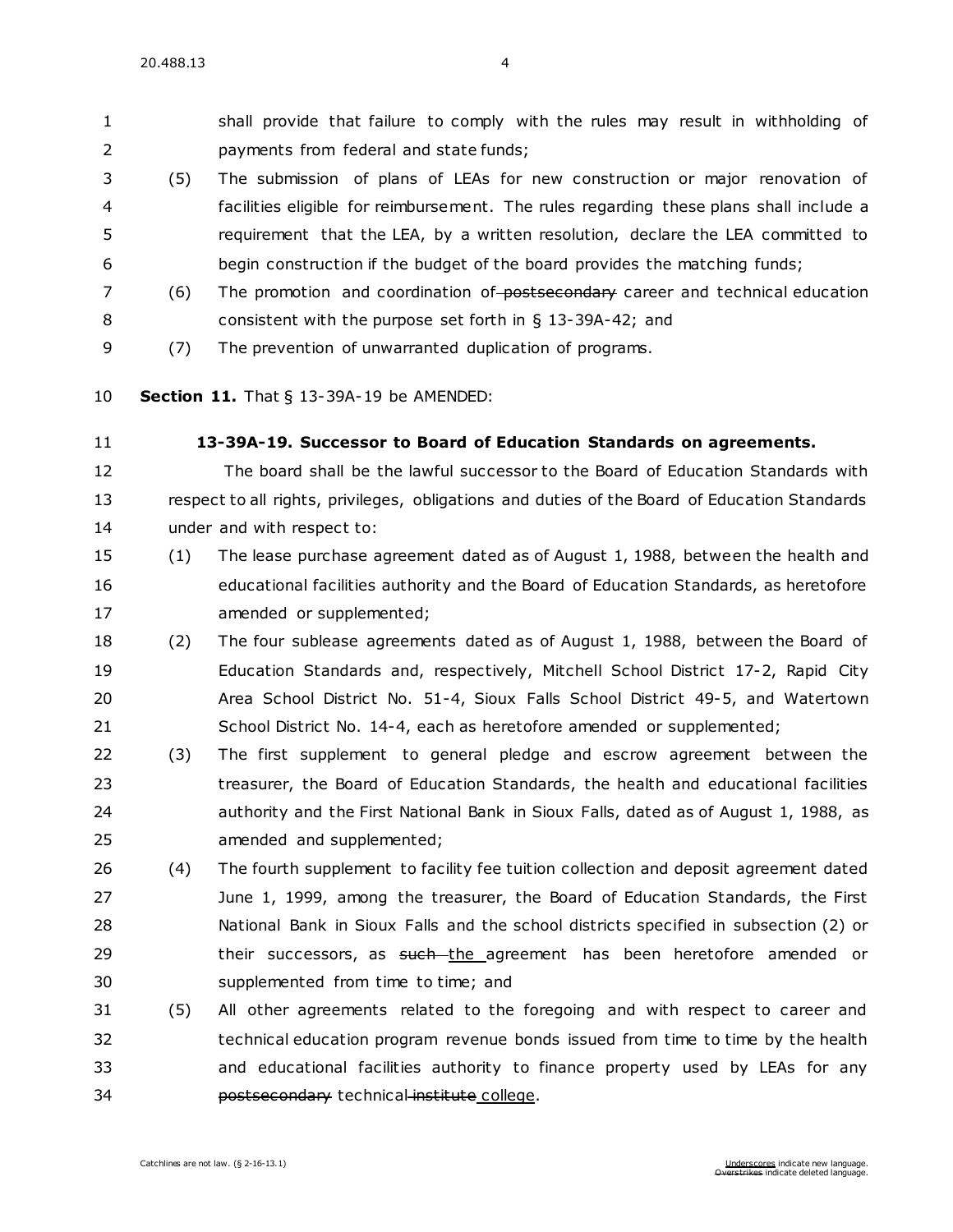1 The board shall succeed to and assume all of the obligations of the Board of Education 2 Standards with respect to all such the agreements and is bound by all of the obligations 3 and covenants of the Board of Education Standards in connection therewith, which 4 obligations and covenants are ratified and confirmed.

- 5 **Section 12.** [That § 13-39A-20 be AMENDED:](https://sdlegislature.gov/Statutes/Codified_Laws/DisplayStatute.aspx?Type=Statute&Statute=13-39A-20)
- 

# 6 **[13-39A-20. P](https://sdlegislature.gov/Statutes/Codified_Laws/DisplayStatute.aspx?Type=Statute&Statute=13-39A-20)erformance of agreements.**

7 The board may enter into and perform the agreements described in § [13-39A-19.](https://sdlegislature.gov/Statutes/Codified_Laws/DisplayStatute.aspx?Type=Statute&Statute=13-39A-19) 8 All bonds, notes or other evidences of indebtedness issued by the South Dakota Health 9 and Educational Facilities Authority to finance facilities for use as-postsecondary technical 10 institute college facilities and outstanding on July 1, 2017 are unaffected by the transfer 11 of functions from the Board of Education Standards to the board. No contract with respect 12 to the bonds is impaired by SL 2017, chapter 81 of the 2017 Session Laws.

13 **Section 13.** [That § 13-39A-21 be AMENDED:](https://sdlegislature.gov/Statutes/Codified_Laws/DisplayStatute.aspx?Type=Statute&Statute=13-39A-21)

14 **[13-39A-21. A](https://sdlegislature.gov/Statutes/Codified_Laws/DisplayStatute.aspx?Type=Statute&Statute=13-39A-21)pportionment and distribution of funds to LEAs.** 

15 The secretary shall apportion and distribute funds made available for 16 **bostsecondary** technical institutes colleges through a formula approved by the board to 17 the LEAs having jurisdiction over-postsecondary technical institutes colleges to assist in 18 maintaining and operating those schools. The use of the funds is subject to rules 19 promulgated by the board pursuant to  $\S$  [13-39A-18](https://sdlegislature.gov/Statutes/Codified_Laws/DisplayStatute.aspx?Type=Statute&Statute=13-39A-18) and in accordance with the approved 20 state plan for career and technical education. However, the formula approved by the board 21 may not reduce or increase the apportionment and distribution to any postsecondary 22 technical institute college as a result of any municipal, county, or LEA financial support.

23 **Section 14.** [That § 13-39A-22 be AMENDED:](https://sdlegislature.gov/Statutes/Codified_Laws/DisplayStatute.aspx?Type=Statute&Statute=13-39A-22)

#### 24 **[13-39A-22. D](https://sdlegislature.gov/Statutes/Codified_Laws/DisplayStatute.aspx?Type=Statute&Statute=13-39A-22)istribution of funds to technical colleges.**

25 The department shall distribute funds to the-postsecondary technical institutes 26 colleges under the provisions of § [13-39A-21](https://sdlegislature.gov/Statutes/Codified_Laws/DisplayStatute.aspx?Type=Statute&Statute=13-39A-21) from money appropriated to the department 27 for that purpose, and from federal funds allotted to the State of South Dakota for that 28 purpose.

29 **Section 15.** [That § 13-39A-23 be AMENDED:](https://sdlegislature.gov/Statutes/Codified_Laws/DisplayStatute.aspx?Type=Statute&Statute=13-39A-23)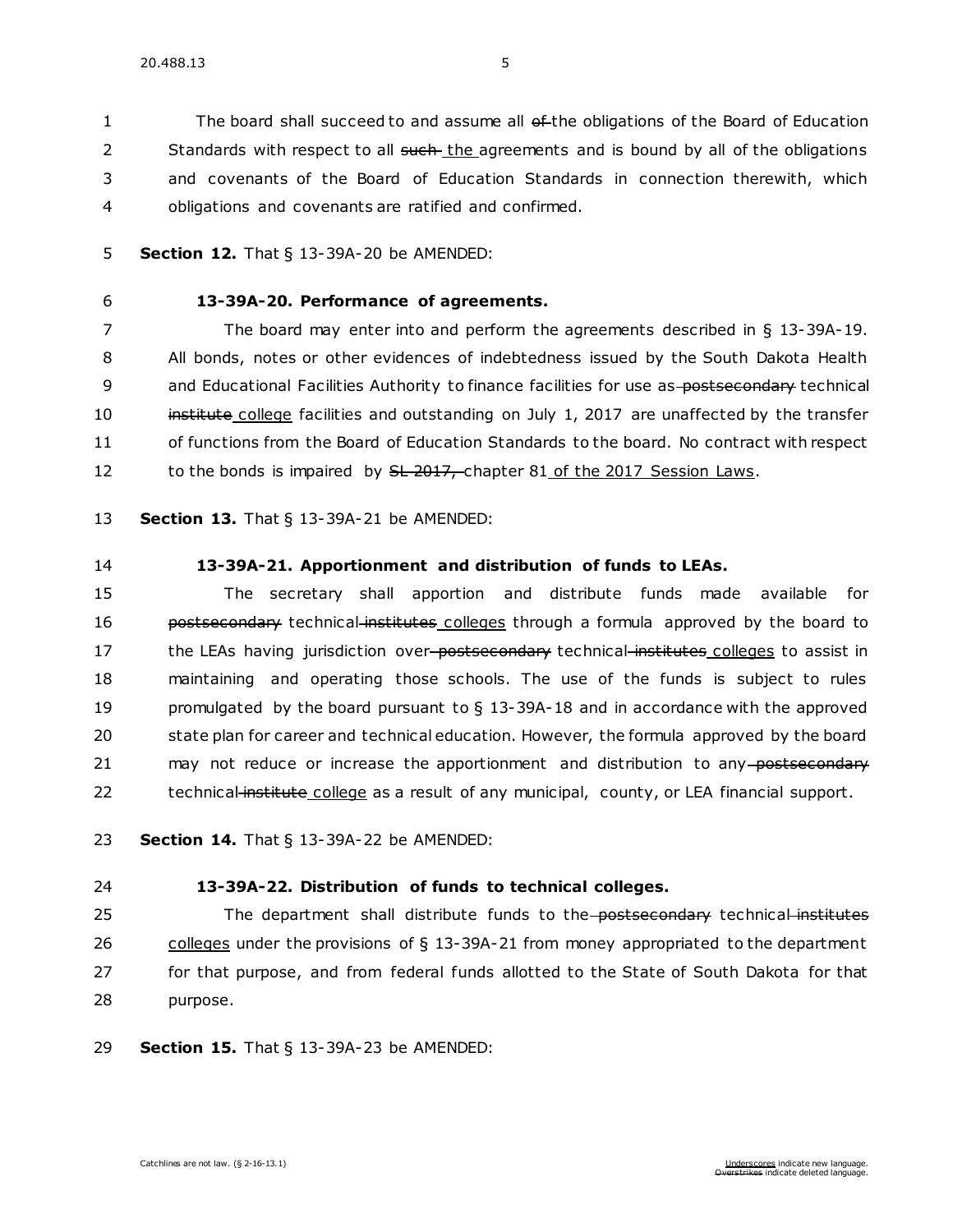# **[13-39A-23. S](https://sdlegislature.gov/Statutes/Codified_Laws/DisplayStatute.aspx?Type=Statute&Statute=13-39A-23)eparate accounting and funds by LEAs.**

2 Any LEA operating a-postsecondary technical institute college shall keep separate 3 the accounting and funds for the operation of the postsecondary technical college programs. The LEA shall deposit receipts, student fees, and income from state and federal 5 sources, as well as any other receipts incidental to the operation of the postsecondary 6 technical institute college, in any fund created pursuant to this chapter.

- **Section 16.** [That § 13-39A-27 be AMENDED:](https://sdlegislature.gov/Statutes/Codified_Laws/DisplayStatute.aspx?Type=Statute&Statute=13-39A-27)
- 

# **[13-39A-27. T](https://sdlegislature.gov/Statutes/Codified_Laws/DisplayStatute.aspx?Type=Statute&Statute=13-39A-27)echnical colleges facilities fund.**

 There is hereby created within the state treasury a trust fund on behalf of the board 10 known as the postsecondary technical institutes colleges facilities fund. The fund shall consist of any appropriation by the Legislature specifically designated for deposit in the fund and any other moneys designated for deposit in the fund, including any investment earnings. The state treasurer may create subfunds or accounts within the trust fund created in this section as the treasurer considers necessary. Any investment earnings in the fund may be transferred annually by the state treasurer to the tuition subaccount established in § [13-39A-28.](https://sdlegislature.gov/Statutes/Codified_Laws/DisplayStatute.aspx?Type=Statute&Statute=13-39A-28)

**Section 17.** [That § 13-39A-28 be AMENDED:](https://sdlegislature.gov/Statutes/Codified_Laws/DisplayStatute.aspx?Type=Statute&Statute=13-39A-28)

# **[13-39A-28. T](https://sdlegislature.gov/Statutes/Codified_Laws/DisplayStatute.aspx?Type=Statute&Statute=13-39A-28)uition subaccount.**

19 There is hereby created within the postsecondary technical institutes colleges facilities fund a tuition subaccount. The board may determine and require that all or any 21 portion of the tuition and other student fees payable to an LEA shall be deposited in the subaccount. No moneys may be disbursed from the tuition subaccount for any purpose other than to pay lease rentals or other amounts owed in connection with:

 (1) Any facility originally leased to the Board of Regents but now utilized for career and 25 technical education if the facility is on the campus of a-postsecondary technical **institute college; and** 

 (2) Any lease-purchase agreement authorized in §§ [13-39A-24](https://sdlegislature.gov/Statutes/Codified_Laws/DisplayStatute.aspx?Type=Statute&Statute=13-39A-24) and [13-39A-25](https://sdlegislature.gov/Statutes/Codified_Laws/DisplayStatute.aspx?Type=Statute&Statute=13-39A-25) unless 28 the South Dakota Health and Educational Facilities authority Authority files with the state treasurer a certification that it has on deposit or there has otherwise been appropriated sufficient moneys to pay all amounts due or to become due within the next three months on all the lease-purchase agreements.

 No lease rentals on facilities described in subdivision (1) may be paid unless the board has approved the assumption of the former Board of Regents' lease obligations by the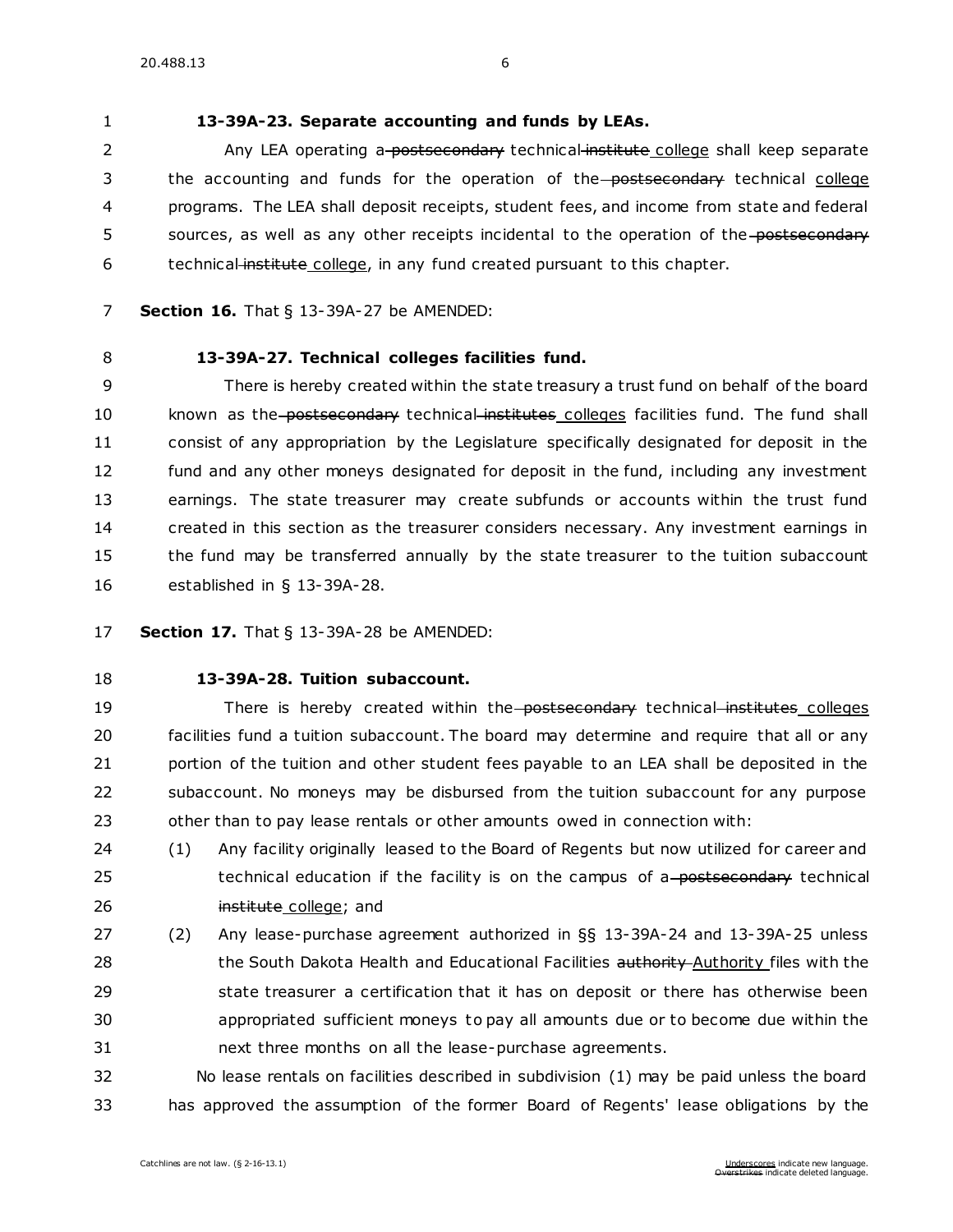1 tuition subaccount. Thereafter, the state treasurer shall retain in the postsecondary 2 technical institutes colleges facilities fund for future repair and improvement an amount

3 not to exceed ten percent of the fund, as the board directs.

4 **Section 18.** [That § 13-39A-29 be AMENDED:](https://sdlegislature.gov/Statutes/Codified_Laws/DisplayStatute.aspx?Type=Statute&Statute=13-39A-29)

#### 5 **[13-39A-29. T](https://sdlegislature.gov/Statutes/Codified_Laws/DisplayStatute.aspx?Type=Statute&Statute=13-39A-29)echnical college equipment fund.**

6 There is established a-postsecondary technical institute college equipment fund. 7 Any money in the postsecondary technical institute college equipment fund is continuously 8 appropriated to the board for distribution as provided in this section. The board shall 9 distribute the money to the postsecondary technical institutes colleges to purchase 10 equipment. Any equipment purchase shall be based upon priorities established by each 11 **postsecondary** technical institute college, approved by each postsecondary technical 12 institute's college's governing body, and approved by the board.

13 **Section 19.** [That § 13-39A-30 be AMENDED:](https://sdlegislature.gov/Statutes/Codified_Laws/DisplayStatute.aspx?Type=Statute&Statute=13-39A-30)

# 14 **[13-39A-30. P](https://sdlegislature.gov/Statutes/Codified_Laws/DisplayStatute.aspx?Type=Statute&Statute=13-39A-30)ayment of obligations under lease-purchase agreement.**

 All or any portion of the lease-purchase obligations under or in connection with any lease-purchase agreement authorized in §§ [13-39A-24](https://sdlegislature.gov/Statutes/Codified_Laws/DisplayStatute.aspx?Type=Statute&Statute=13-39A-24) and [13-39A-25](https://sdlegislature.gov/Statutes/Codified_Laws/DisplayStatute.aspx?Type=Statute&Statute=13-39A-25) may be paid or 17 discharged out of moneys available from the investment earnings on the postsecondary 18 technical institutes colleges trust fund or from any amounts on deposit in the tuition subaccount of the fund upon the determination by the board to pledge or otherwise transfer any amounts to the South Dakota Health and Educational Facilities Authority.

21 **Section 20.** [That § 13-39A-31 be AMENDED:](https://sdlegislature.gov/Statutes/Codified_Laws/DisplayStatute.aspx?Type=Statute&Statute=13-39A-31)

# 22 **[13-39A-31. P](https://sdlegislature.gov/Statutes/Codified_Laws/DisplayStatute.aspx?Type=Statute&Statute=13-39A-31)etition to establish technical college.**

23 Any LEA proposing to establish a postsecondary technical institute college after July 1, 2015, may petition the board pursuant to §§ [13-39A-32](https://sdlegislature.gov/Statutes/Codified_Laws/DisplayStatute.aspx?Type=Statute&Statute=13-39A-32) to [13-39A-34,](https://sdlegislature.gov/Statutes/Codified_Laws/DisplayStatute.aspx?Type=Statute&Statute=13-39A-34) inclusive. The board may conduct hearings, investigate school records, and secure other data 26 relating to the proposed-postsecondary technical institute college, the institute's college's geographical location, the demography and economy of the area, and any other facts 28 relating to the proposed-postsecondary technical-institute college that the board may consider appropriate. This section does not apply to a distinct separate LEA established pursuant to § [13-39A-35.](https://sdlegislature.gov/Statutes/Codified_Laws/DisplayStatute.aspx?Type=Statute&Statute=13-39A-35)

31 **Section 21.** [That § 13-39A-33 be AMENDED:](https://sdlegislature.gov/Statutes/Codified_Laws/DisplayStatute.aspx?Type=Statute&Statute=13-39A-33)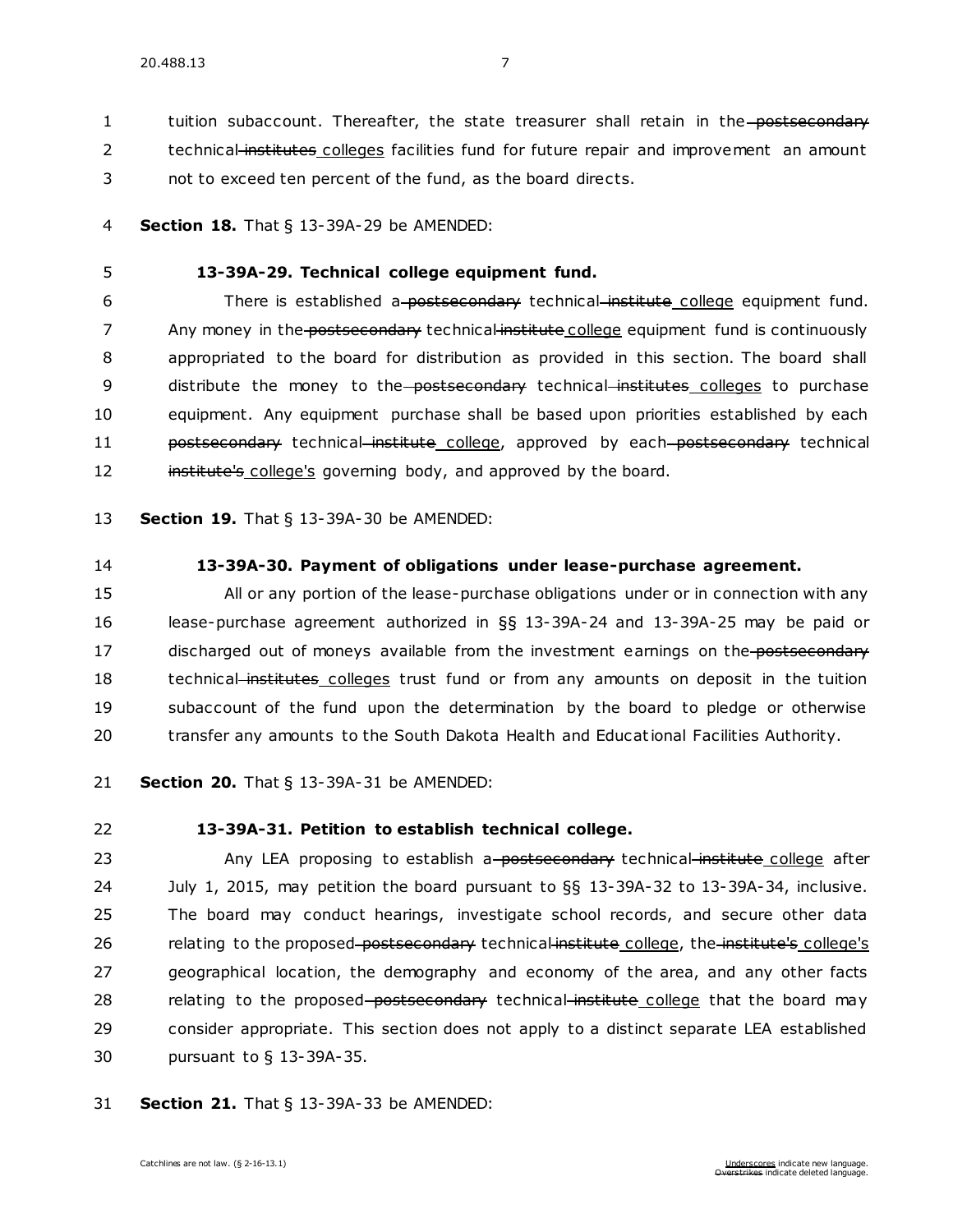# 1 **[13-39A-33. L](https://sdlegislature.gov/Statutes/Codified_Laws/DisplayStatute.aspx?Type=Statute&Statute=13-39A-33)egislative approval of petition.**

2 If the Legislature approves the petition by passing a joint resolution, an LEA may 3 operate a postsecondary technical institute college. If an LEA begins to operate a 4 postsecondary technical institute college without the approval required by this section, 5 that institute is ineligible for state career and technical education money.

- 6 **Section 22.** [That § 13-39A-35 be AMENDED:](https://sdlegislature.gov/Statutes/Codified_Laws/DisplayStatute.aspx?Type=Statute&Statute=13-39A-35)
- 

# 7 **[13-39A-35. P](https://sdlegislature.gov/Statutes/Codified_Laws/DisplayStatute.aspx?Type=Statute&Statute=13-39A-35)etition to establish technical college as distinct separate LEA.**

8 Any postsecondary technical institute college, school district LEA or school districts, 9 or any combination of them that established a-postsecondary technical institute college 10 before July 1, 2015, may file a petition with the board to establish the postsecondary 11 technical institute college as a distinct separate LEA, which shall be an LEA and a public 12 body under chapter [1-16A.](https://sdlegislature.gov/Statutes/Codified_Laws/DisplayStatute.aspx?Type=Statute&Statute=1-16A) The board shall approve the petition before the postsecondary 13 technical institute college may operate as a distinct separate LEA. Upon establishment of 14 a distinct separate LEA, the school district LEA shall assign to, and the newly established 15 distinct separate LEA shall expressly assume, all duties and powers and all rights, 16 covenants, and obligations concerning the postsecondary technical institute college, 17 including without limitation all rights, covenants and obligations of the school district in 18 connection with any lease purchase agreement or sublease authorized pursuant to §§ [13-](https://sdlegislature.gov/Statutes/Codified_Laws/DisplayStatute.aspx?Type=Statute&Statute=13-39A-24) 19 [39A-24](https://sdlegislature.gov/Statutes/Codified_Laws/DisplayStatute.aspx?Type=Statute&Statute=13-39A-24) t[o 13-39A-30,](https://sdlegislature.gov/Statutes/Codified_Laws/DisplayStatute.aspx?Type=Statute&Statute=13-39A-30) inclusive, and any and all instruments and other agreements related 20 thereto. Nothing in this section prohibits an agreement bet ween the school district LEA 21 and the distinct separate LEA pursuant to chapter [1-24.](https://sdlegislature.gov/Statutes/Codified_Laws/DisplayStatute.aspx?Type=Statute&Statute=1-24) The distinct separate LEA 22 established pursuant to this section is not subject to §§ [13-39A-31](https://sdlegislature.gov/Statutes/Codified_Laws/DisplayStatute.aspx?Type=Statute&Statute=13-39A-31) to [13-39A-34,](https://sdlegislature.gov/Statutes/Codified_Laws/DisplayStatute.aspx?Type=Statute&Statute=13-39A-34) 23 inclusive.

24 **Section 23.** [That § 13-39A-38 be AMENDED:](https://sdlegislature.gov/Statutes/Codified_Laws/DisplayStatute.aspx?Type=Statute&Statute=13-39A-38)

# 25 **[13-39A-38. A](https://sdlegislature.gov/Statutes/Codified_Laws/DisplayStatute.aspx?Type=Statute&Statute=13-39A-38)ppointment of members.**

 After a member's initial term on the board of the distinct separate LEA is complete, 27 the board of the school district LEA, with input from trade and industry representatives in 28 the region and the postsecondary technical institute college president, shall continue to appoint the three board member positions whose initial terms were three years. After the distinct separate LEA board member's initial term is finished, the Governor shall appoint the three board members of the board whose initial terms were one year. After the distinct separate LEA board member's initial term is finished, the nine person distinct separate LEA board, with input from trade and industry representatives in the region and the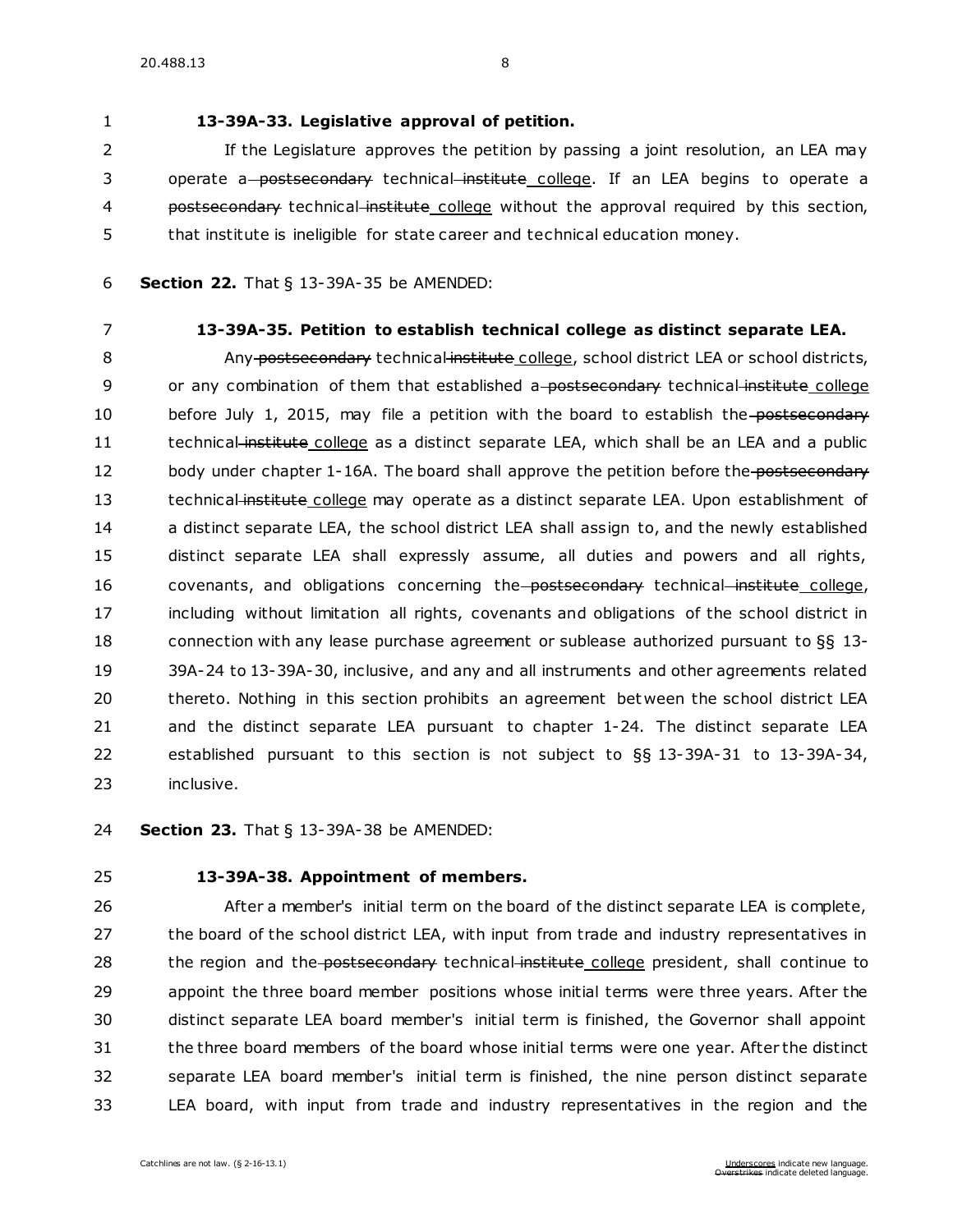1 postsecondary technical institute college president, shall appoint the three board members 2 of the board whose initial terms were two years.

#### 3 **Section 24.** [That § 13-39A-39 be AMENDED:](https://sdlegislature.gov/Statutes/Codified_Laws/DisplayStatute.aspx?Type=Statute&Statute=13-39A-39)

# 4 **[13-39A-39. C](https://sdlegislature.gov/Statutes/Codified_Laws/DisplayStatute.aspx?Type=Statute&Statute=13-39A-39)ontinuing contract and collective bargaining provisions not**  5 **applicable--Notice of nonrenewal.**

6 The continuing contract provisions set forth in chapter [13-43](https://sdlegislature.gov/Statutes/Codified_Laws/DisplayStatute.aspx?Type=Statute&Statute=13-43) and the collective 7 bargaining provisions set forth in chapters [3-18](https://sdlegislature.gov/Statutes/Codified_Laws/DisplayStatute.aspx?Type=Statute&Statute=3-18) and [60-9A](https://sdlegislature.gov/Statutes/Codified_Laws/DisplayStatute.aspx?Type=Statute&Statute=60-9A) do not apply to any person 8 performing work for a postsecondary technical institute college. However, the governing 9 board shall give at least sixty days written notice of the intent to nonrenew a year-to-year 10 contract with a contracted employee in a postsecondary technical institute college.

11 **Section 25.** [That § 13-39A-40 be AMENDED:](https://sdlegislature.gov/Statutes/Codified_Laws/DisplayStatute.aspx?Type=Statute&Statute=13-39A-40)

# 12 **[13-39A-40. C](https://sdlegislature.gov/Statutes/Codified_Laws/DisplayStatute.aspx?Type=Statute&Statute=13-39A-40)onfidentiality of student information.**

13 Each postsecondary technical institute college shall treat all information disclosed 14 pursuant to § [13-28-50](https://sdlegislature.gov/Statutes/Codified_Laws/DisplayStatute.aspx?Type=Statute&Statute=13-28-50) as confidential and subject to the same restrictions that apply to 15 personally identifiable information involving any student enrolled in a-postsecondary 16 technical institute college.

- 17 **Section 26.** [That § 13-39A-41 be AMENDED:](https://sdlegislature.gov/Statutes/Codified_Laws/DisplayStatute.aspx?Type=Statute&Statute=13-39A-41)
- 18 **[13-39A-41. A](https://sdlegislature.gov/Statutes/Codified_Laws/DisplayStatute.aspx?Type=Statute&Statute=13-39A-41)dministrative rules not affected.**

19 Nothing in this chapter or chapter [13-39](https://sdlegislature.gov/Statutes/Codified_Laws/DisplayStatute.aspx?Type=Statute&Statute=13-39) may be construed as withdrawing 20 statutory authority for any administrative rule of the South Dakota Board of Education 21 Standards in effect on June 30, 2017, governing the operation of the postsecondary 22 technical institutes colleges.

23 **Section 27.** [That § 13-39A-42 be AMENDED:](https://sdlegislature.gov/Statutes/Codified_Laws/DisplayStatute.aspx?Type=Statute&Statute=13-39A-42)

#### 24 **[13-39A-42. S](https://sdlegislature.gov/Statutes/Codified_Laws/DisplayStatute.aspx?Type=Statute&Statute=13-39A-42)tate support of four technical colleges.**

- 25 The state shall support four-postsecondary technical institutes colleges:
- 26 (1) Lake Area Technical Institute College in Watertown, Codington County;
- 27 (2) Mitchell Technical-Institute College in Mitchell, Davison County;
- 28 (3) Southeast Technical Institute College in Sioux Falls, Minnehaha County; and
- 29 (4) Western Dakota Technical Institute College in Rapid City, Pennington County.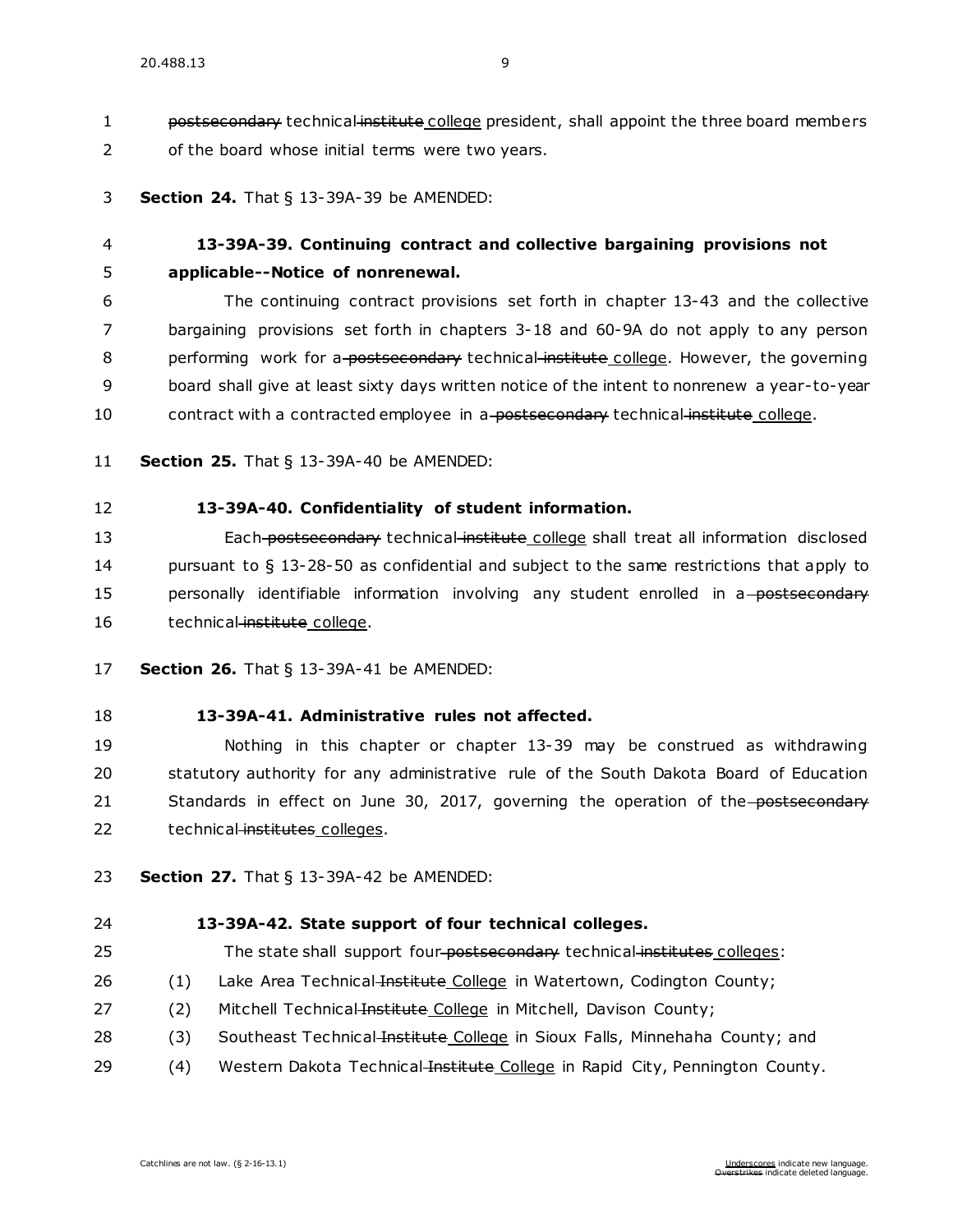1 The purpose of Lake Area Technical Institute College, Mitchell Technical Institute 2 College, Southeast Technical Institute College, and Western Dakota Technical Institute College is to deliver postsecondary career and technical education through the delivery of programs that result in the award of an Associate of Applied Science degree or certificate and the direct entry of graduates into skilled occupations.

**Section 28.** [That § 1-1-26 be AMENDED:](https://sdlegislature.gov/Statutes/Codified_Laws/DisplayStatute.aspx?Type=Statute&Statute=1-1-26)

# **[1-1-26. A](https://sdlegislature.gov/Statutes/Codified_Laws/DisplayStatute.aspx?Type=Statute&Statute=1-1-26)cceptance by state agencies or higher education facilities of matricula consular card as identification.**

9 No state agency, state supported university, or-postsecondary technical institute college may accept a matricula consular card or substantially similar document issued by 11 the Mexican Consulate as proof of identification for any purpose.

- **Section 29.** [That § 1-16A-93 be AMENDED:](https://sdlegislature.gov/Statutes/Codified_Laws/DisplayStatute.aspx?Type=Statute&Statute=1-16A-93)
- 

#### **[1-16A-93. P](https://sdlegislature.gov/Statutes/Codified_Laws/DisplayStatute.aspx?Type=Statute&Statute=1-16A-93)roposed issuance of obligations--Determination of board.**

 Any bonds, notes or other obligations of the authority that are payable out of receipts, rentals, and other payments made pursuant to lease purchase agreements with 16 the Western Dakota Technical Institute College, the Southeast Technical Institute College, 17 the Lake Area Technical Institute College, the Mitchell Technical Institute College, or the South Dakota Board of Technical Education under the authority of chapter [13-39A](https://sdlegislature.gov/Statutes/Codified_Laws/DisplayStatute.aspx?Type=Statute&Statute=13-39A) may only be issued if the Board of Technical Education determines, by the adoption of a resolution, that the estimated receipts, rentals, and other payments, including appropriations by the Legislature, student fee payments, or other balances or revenues pledged under the applicable bond indenture or similar agreement will not be less than one hundred three percent of the projected scheduled payments of principal and interest on all outstanding bonds which, for purposes of that determination shall include the proposed bonds to be issued and shall exclude any bonds to be refunded. Proposed issuance of obligations must comply with §§ [4-7-46](https://sdlegislature.gov/Statutes/Codified_Laws/DisplayStatute.aspx?Type=Statute&Statute=4-7-46) and [4-7-47.](https://sdlegislature.gov/Statutes/Codified_Laws/DisplayStatute.aspx?Type=Statute&Statute=4-7-47) In issuing additional bonds, the authority may conclusively rely upon the determination of the board.

**Section 30.** [That § 1-16A-95 be AMENDED:](https://sdlegislature.gov/Statutes/Codified_Laws/DisplayStatute.aspx?Type=Statute&Statute=1-16A-95)

# **[1-16A-95. I](https://sdlegislature.gov/Statutes/Codified_Laws/DisplayStatute.aspx?Type=Statute&Statute=1-16A-95)ssuance of additional obligations--Legislative approval.**

 The issuance of any additional bonds, notes, or other obligations of the authority that are payable out of receipts, rentals, and other payments made pursuant to lease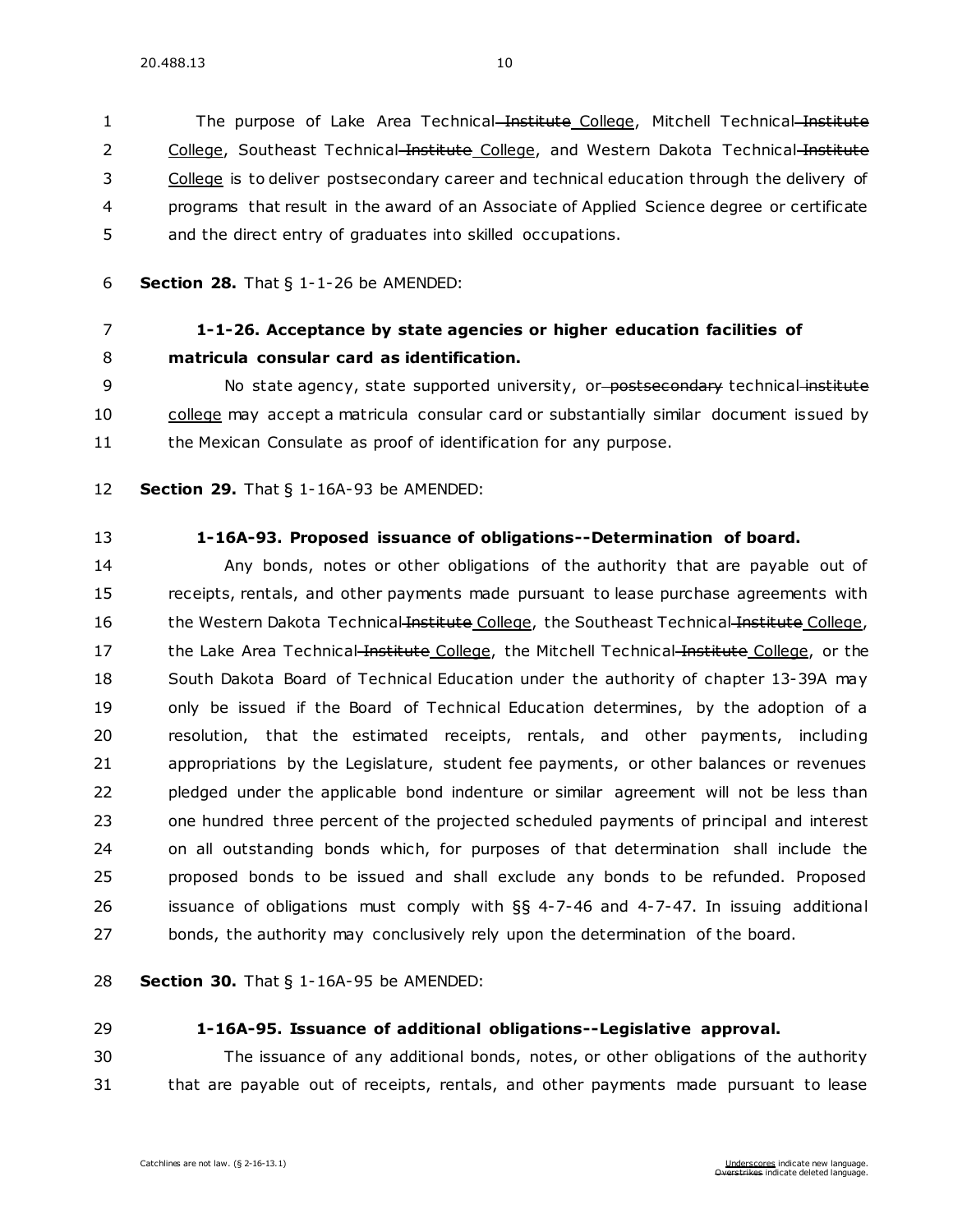1 purchase agreements with the Western Dakota Technical Institute College, the Southeast 2 Technical Institute College, the Lake Area Technical Institute College, the Mitchell Technical Institute College, or the South Dakota Board of Technical Education under the authority of chapter [13-39A](https://sdlegislature.gov/Statutes/Codified_Laws/DisplayStatute.aspx?Type=Statute&Statute=13-39A) shall be approved by the Legislature before issuance. The board shall approve the issuance of additional bonds, notes, or other obligations prior to issuance. The Legislature in accordance with §§ [1-16A-93](https://sdlegislature.gov/Statutes/Codified_Laws/DisplayStatute.aspx?Type=Statute&Statute=1-16A-93) and [1-16A-94](https://sdlegislature.gov/Statutes/Codified_Laws/DisplayStatute.aspx?Type=Statute&Statute=1-16A-94) and applicable administrative rules shall consider the board's analysis prior to authorizing any additional bonds, notes, or other obligations. The requirement, however, for approval by the Legislature before issuance does not apply to the issuance of bonds for the purposes of refinancing or refunding existing bonds, notes, or other obligations.

**Section 31.** [That § 1-16A-96 be AMENDED:](https://sdlegislature.gov/Statutes/Codified_Laws/DisplayStatute.aspx?Type=Statute&Statute=1-16A-96)

# **[1-16A-96. A](https://sdlegislature.gov/Statutes/Codified_Laws/DisplayStatute.aspx?Type=Statute&Statute=1-16A-96)ppropriation for payments pursuant to lease purchase agreements--Agreement dated August 1, 1988 ratified.**

 Any lease payments made to the authority pursuant to lease purchase agreement s 15 with the Western Dakota Technical Institute College, the Southeast Technical Institute 16 College, the Lake Area Technical Institute College, the Mitchell Technical Institute College, or the South Dakota Board of Technical Education under the authority of chapter [13-39A](https://sdlegislature.gov/Statutes/Codified_Laws/DisplayStatute.aspx?Type=Statute&Statute=13-39A) 18 shall be paid in part from an appropriation to be made by the Legislature in an amount that is equal to twenty-seven percent of the current year lease purchase agreement payments.

21 No provision of <del>SL 2017, chapter 81 of the 2017 Session Laws adversely affects any</del> of the covenants or other agreements of the South Dakota Board of Education or the secretary of education in the lease purchase agreement with the authority dated August 24 1, 1988, as amended and supplemented, for the benefit of the holders of any bonds issued 25 by the authority, and such covenants and agreements in the lease purchase agreement dated August 1, 1988, as amended and supplemented, are hereby ratified and confirmed.

- **Section 32.** [That § 1-55-1 be AMENDED:](https://sdlegislature.gov/Statutes/Codified_Laws/DisplayStatute.aspx?Type=Statute&Statute=1-55-1)
- **[1-55-1. D](https://sdlegislature.gov/Statutes/Codified_Laws/DisplayStatute.aspx?Type=Statute&Statute=1-55-1)efinitions.** 
	-
- Terms used in this chapter mean:
- (1) "Account receivable cycle," the period of time, not to exceed one hundred eighty days, during which the center may attempt to collect on a debt before the debt is forwarded to any collection agency in accordance with § [1-55-14;](https://sdlegislature.gov/Statutes/Codified_Laws/DisplayStatute.aspx?Type=Statute&Statute=1-55-14)
- (2) "Center," the obligation recovery center;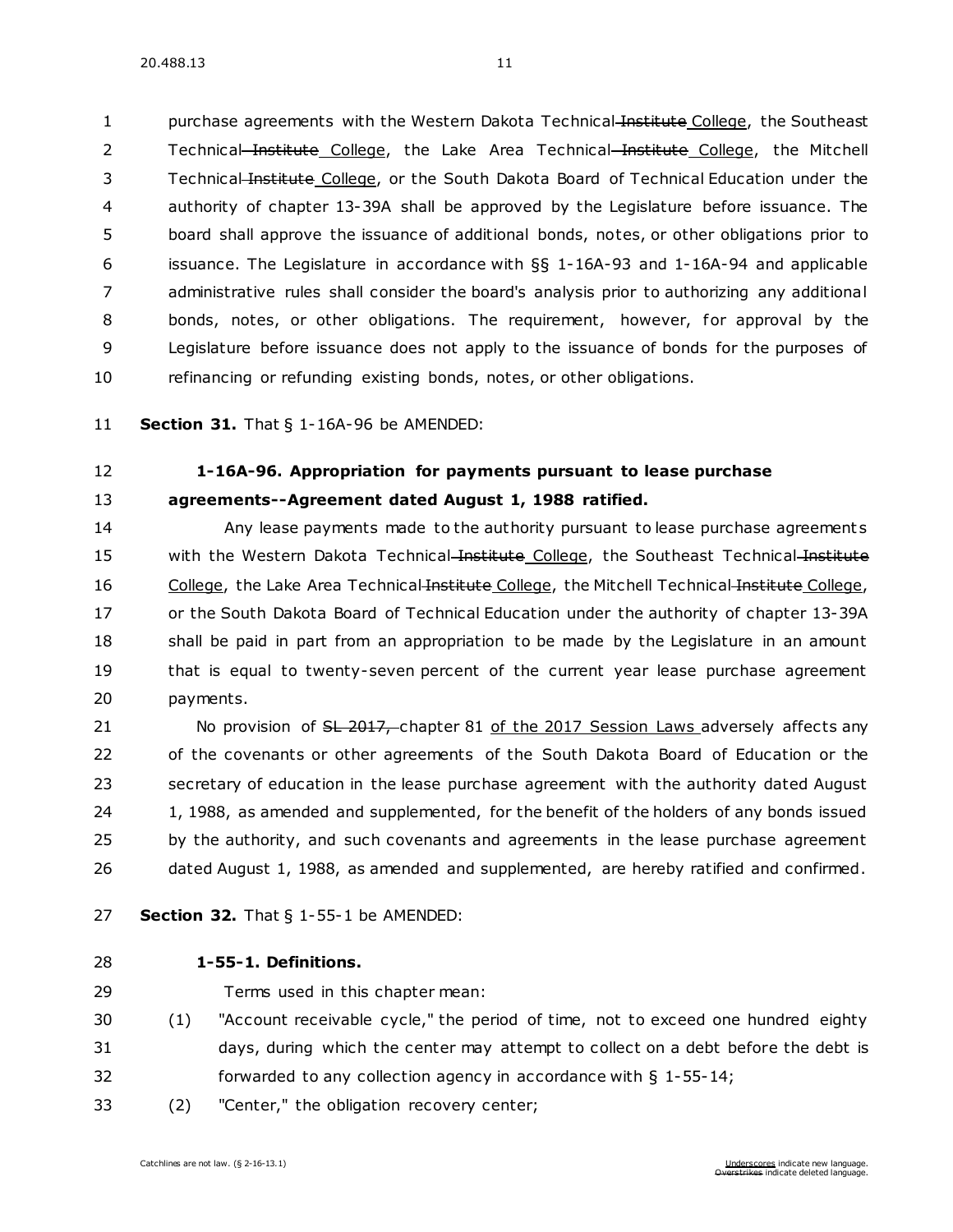20.488.13 12

 (3) "Debt," a legal obligation to pay money, including any principal, any interest that has accrued or will accrue until the debt is paid, any penalties, any costs, and any other charges permitted by law. The term also includes any obligation of any kind referred to the center for collection by any agency of the state, the Unified Judicial 5 System, the Board of Regents, a postsecondary technical institute college supported by the state under § [13-39A-42,](https://sdlegislature.gov/Statutes/Codified_Laws/DisplayStatute.aspx?Type=Statute&Statute=13-39A-42) or a constitutional office;

- (4) "Debtor," a person who is indebted to the state or a state agency for any delinquent accounts, charges, fees, loans, taxes, or other indebtedness due the state, or any person that owes any obligation being collected by the center;
- (5) "Bad debt," any debt due an agency of the state, the Board of Regent's system, any **postsecondary technical institute college supported by the state under § [13-39A-](https://sdlegislature.gov/Statutes/Codified_Laws/DisplayStatute.aspx?Type=Statute&Statute=13-39A-42)** [42,](https://sdlegislature.gov/Statutes/Codified_Laws/DisplayStatute.aspx?Type=Statute&Statute=13-39A-42) or a constitutional office that is no longer subject to an administrative appeal or judicial review following an administrative appeal, or any costs, fines, fees, or restitution ordered in any adult criminal proceeding through the Unified Judicial System no longer subject to direct appeal under § [23A-32-2;](https://sdlegislature.gov/Statutes/Codified_Laws/DisplayStatute.aspx?Type=Statute&Statute=23A-32-2)
- (6) "Final notification," the notification provided by § [1-55-7;](https://sdlegislature.gov/Statutes/Codified_Laws/DisplayStatute.aspx?Type=Statute&Statute=1-55-7) and
- (7) "Referring entity," the entity referring the debt to the state obligation recovery center for collection.

**Section 33.** That § [1-55-6 be AMENDED:](https://sdlegislature.gov/Statutes/Codified_Laws/DisplayStatute.aspx?Type=Statute&Statute=1-55-6)

- **[1-55-6. U](https://sdlegislature.gov/Statutes/Codified_Laws/DisplayStatute.aspx?Type=Statute&Statute=1-55-6)se during account receivable cycle.**  The center may be used during the account receivable cycle by: (1) Any agency of the state to collect bad debt owed to the agency;
- (2) The Unified Judicial System to collect any costs, fines, fees, or restitution, constituting final debt, ordered in any adult criminal proceeding;
- (3) The Board of Regents to collect any final debt owed within the Board of Regents' system;
- 27 (4) Any-postsecondary technical institute college supported by the state under § [13-](https://sdlegislature.gov/Statutes/Codified_Laws/DisplayStatute.aspx?Type=Statute&Statute=13-39A-42) [39A-42](https://sdlegislature.gov/Statutes/Codified_Laws/DisplayStatute.aspx?Type=Statute&Statute=13-39A-42) to collect any final debt owed within the postsecondary technical institute college system; and
- (5) Any constitutional office to collect final debt owed to the constitutional office.
- **Section 34.** [That § 7-18-34 be AMENDED:](https://sdlegislature.gov/Statutes/Codified_Laws/DisplayStatute.aspx?Type=Statute&Statute=7-18-34)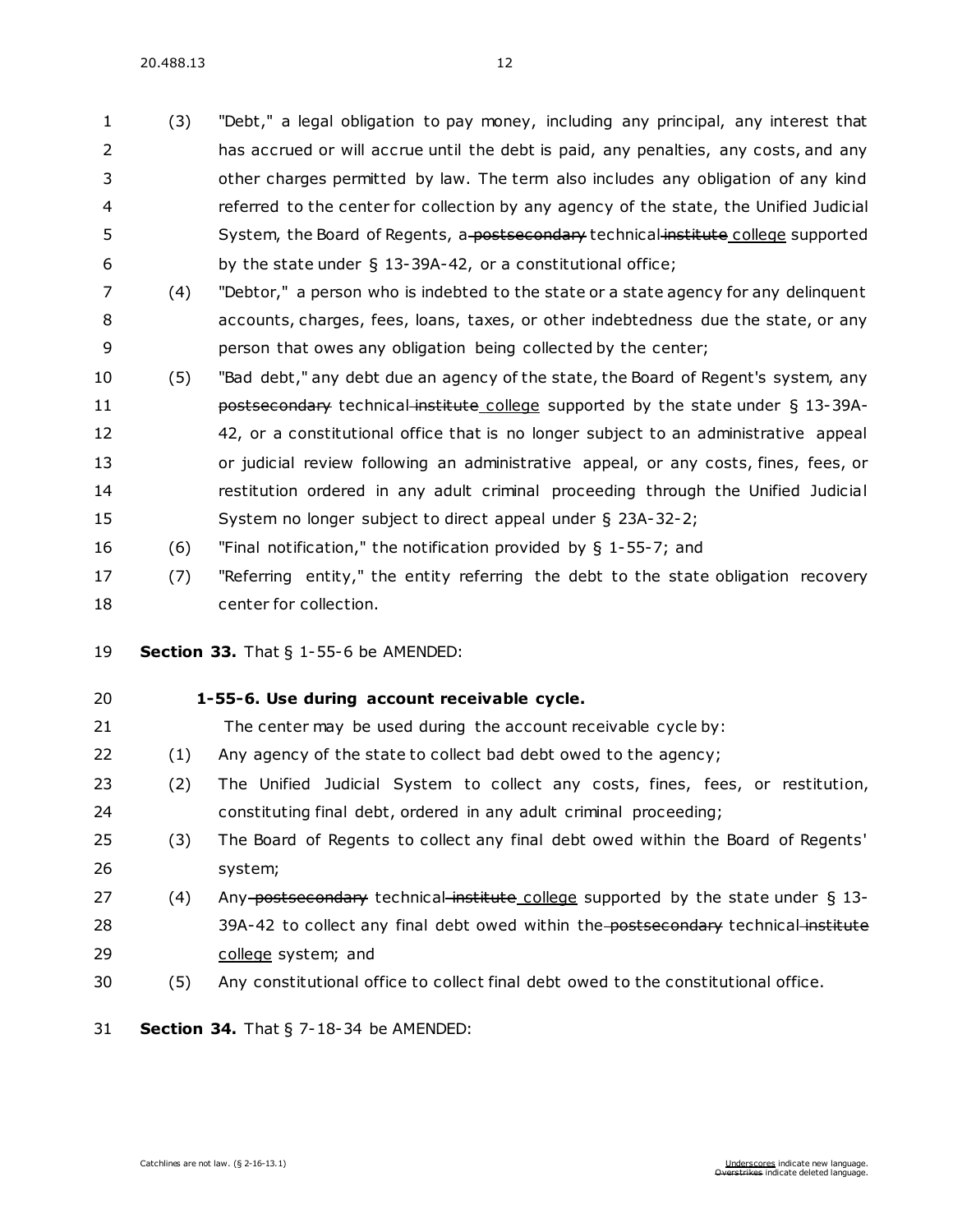**[7-18-34. C](https://sdlegislature.gov/Statutes/Codified_Laws/DisplayStatute.aspx?Type=Statute&Statute=7-18-34)ontributions to technical colleges.** 

 Any county of this state may, through its county commissioners, contribute sums 3 of money to provide general operating and capital support to any postsecondary technical 4 institute college and other career and technical education purposes. The funds necessary to execute this section may be appropriated from the county general fund, the capital outlay fund, or both.

- **Section 35.** [That § 9-21-33 be AMENDED:](https://sdlegislature.gov/Statutes/Codified_Laws/DisplayStatute.aspx?Type=Statute&Statute=9-21-33)
- **[9-21-33. C](https://sdlegislature.gov/Statutes/Codified_Laws/DisplayStatute.aspx?Type=Statute&Statute=9-21-33)ontributions to technical colleges.**

 The governing body of a municipality may contribute sums of money to provide 10 general operating and capital support to any postsecondary technical institute college and other career and technical education purposes. The funds necessary to execute this section 12 may be appropriated–out of from the municipal general fund, the capital outlay fund, or both.

**Section 36.** [That § 13-1-61 be AMENDED:](https://sdlegislature.gov/Statutes/Codified_Laws/DisplayStatute.aspx?Type=Statute&Statute=13-1-61)

- **[13-1-61. A](https://sdlegislature.gov/Statutes/Codified_Laws/DisplayStatute.aspx?Type=Statute&Statute=13-1-61)nnual report--Outcomes of licensure and certification**
- **examinations.**

 If any department, board, or commission of the state administers a licensure or certification examination to any person who completes a degree program or a training 19 program at a public-postsecondary technical institute college in the state, the department, board, or commission shall annually report to the Board of Technical Education and the Department of Labor and Regulation the following:

- (1) The number of persons who completed a degree program or training program at 23 each public postsecondary technical institute college in the state and to whom the department, board, or commission administered a licensure or certification examination during that year; and
- (2) The number of persons in subdivision (1) who successfully passed the licensure or certification examination, including any subparts of any licensure or certification process.

**Section 37.** [That § 13-1-63 be AMENDED:](https://sdlegislature.gov/Statutes/Codified_Laws/DisplayStatute.aspx?Type=Statute&Statute=13-1-63)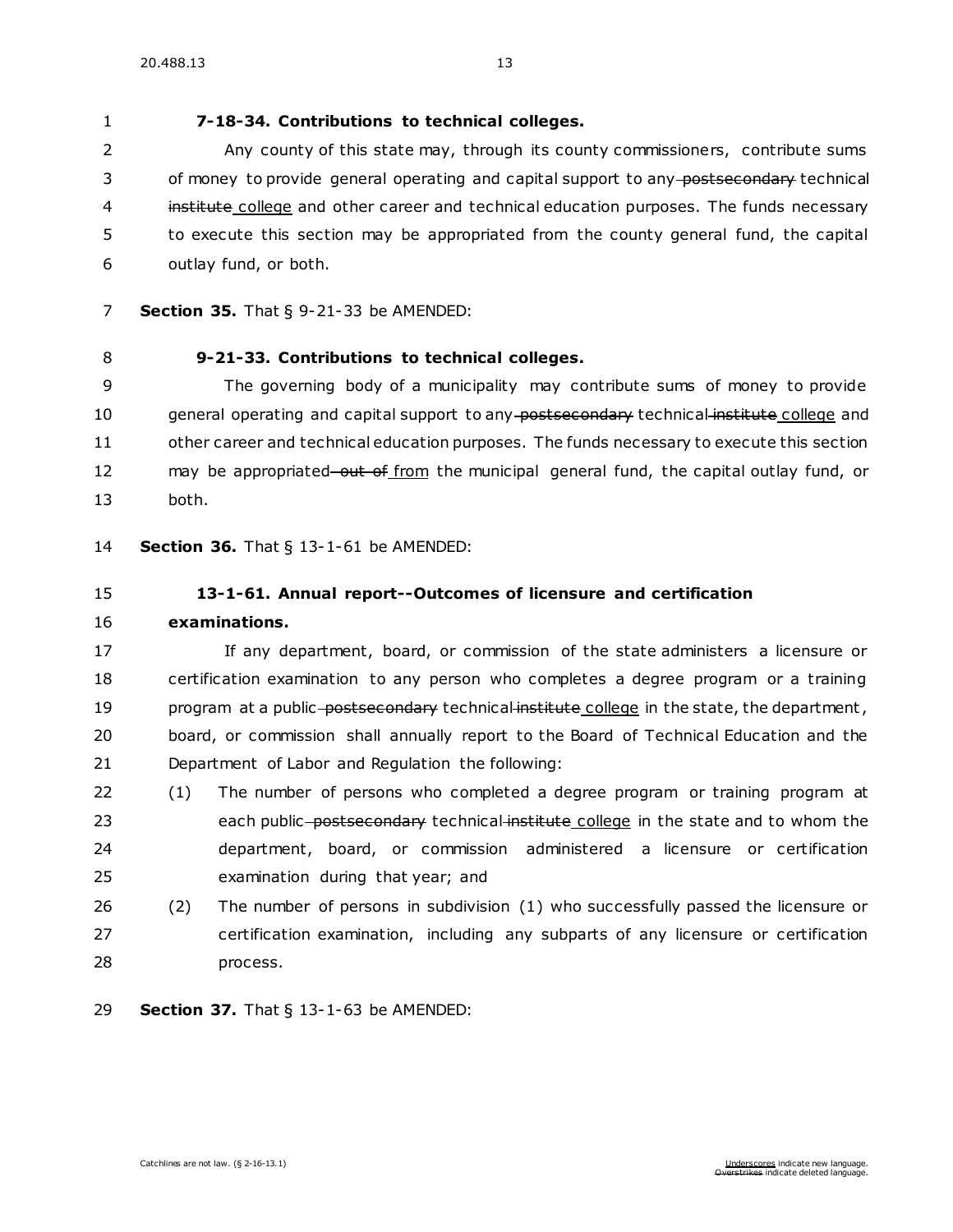# **[13-1-63. J](https://sdlegislature.gov/Statutes/Codified_Laws/DisplayStatute.aspx?Type=Statute&Statute=13-1-63)ob placement outcomes.**

 The Department of Labor and Regulation shall annually work with the Board of Regents to determine the job placement outcomes for those persons completing a degree program at an institution under the control of the Board of Regents. The department shall also annually work with the Board of Technical Education to determine the job placement outcomes for those persons completing a degree program or training program at a public 7 postsecondary technical institute college in the state.

# **Section 38.** [That § 13-10-12 be AMENDED:](https://sdlegislature.gov/Statutes/Codified_Laws/DisplayStatute.aspx?Type=Statute&Statute=13-10-12)

# **[13-10-12. C](https://sdlegislature.gov/Statutes/Codified_Laws/DisplayStatute.aspx?Type=Statute&Statute=13-10-12)riminal background investigation--Prospective employees, technical college instructors, and student teachers--Temporary employment**

# **pending results.**

 Each person over eighteen years of age hired by a school district shall submit to a criminal background investigation, by means of fingerprint checks by the Division of Criminal Investigation and the Federal Bureau of Investigation. The school district shall submit completed fingerprint cards to the Division of Criminal Investigation before the prospective new employee enters into service. If no disqualifying record is identified at the state level, the fingerprints shall be forwarded by the Division of Criminal Investigation 18 to the Federal Bureau of Investigation for a national criminal history record check. Any person whose employment is subject to the requirements of this section may enter into service on a temporary basis pending receipt of results of the criminal background investigation. The employing school district may, without liability, withdraw its offer of employment or terminate the temporary employment without notice if the report reveals a disqualifying record. The employing school district may pay any fees charged for the cost of fingerprinting or the criminal background investigation for any person whose employment is subject to the requirements of this section. Any person hired to officiate, 26 judge, adjudicate, or referee a public event sponsored by a school district is not required to submit to a criminal background investigation as required in this section. In addition, 28 any instructor employed by a-postsecondary technical institute college is required to submit to a criminal background investigation as required in this section at the time of initial employment.

 The criminal investigation required by this section with respect to a student teacher completing requirements for teacher certification shall be conducted by the school district. A criminal background investigation, of a student teacher, conducted by a school district may be provided to any other school in which the student engages in student teaching.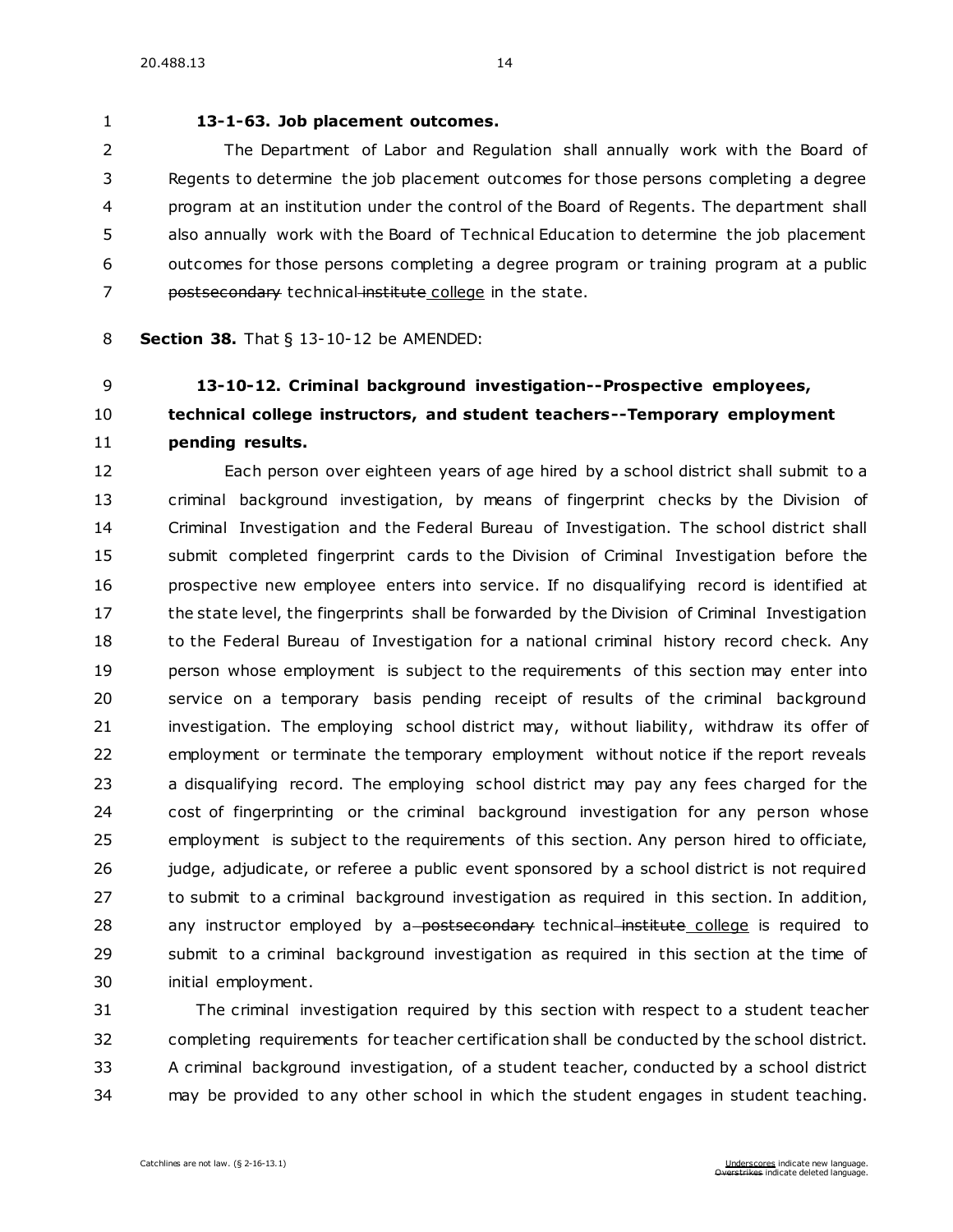The school district conducting the criminal background investigation of a student teacher may rely upon the results of that investigation for employment of that person as an employee of the district.

- **Section 39.** [That § 13-16-3 be AMENDED:](https://sdlegislature.gov/Statutes/Codified_Laws/DisplayStatute.aspx?Type=Statute&Statute=13-16-3)
- 

## **[13-16-3. G](https://sdlegislature.gov/Statutes/Codified_Laws/DisplayStatute.aspx?Type=Statute&Statute=13-16-3)eneral fund defined.**

 The general fund of the school district is a fund provided by law to meet all the operational costs of the school district, excluding capital outlay fund and special education fund expenditures pursuant to § [13-13-37,](https://sdlegislature.gov/Statutes/Codified_Laws/DisplayStatute.aspx?Type=Statute&Statute=13-13-37) and to redeem all outstanding warrants against the general fund. Notwithstanding the provisions of § [13-16-6,](https://sdlegislature.gov/Statutes/Codified_Laws/DisplayStatute.aspx?Type=Statute&Statute=13-16-6) the general fund may be used to purchase or lease computer hardware and software. The general fund 11 may be used to support a-postsecondary technical institute college and other career and technical education purposes.

**Section 40.** [That § 13-28-37 be AMENDED:](https://sdlegislature.gov/Statutes/Codified_Laws/DisplayStatute.aspx?Type=Statute&Statute=13-28-37)

# **[13-28-37. P](https://sdlegislature.gov/Statutes/Codified_Laws/DisplayStatute.aspx?Type=Statute&Statute=13-28-37)ostsecondary enrollment--Course credit--Failing grade**

**eliminates eligibility.** 

 Any student in grades nine, ten, eleven, or twelve may apply to an institution of 17 higher education or a-postsecondary technical institute college as a special student in a 18 course or courses offered at the institution of higher education or postsecondary technical 19 institute college. The institution of higher education or postsecondary technical institute 20 college shall set admission standards and tuition rates. The student shall obtain the school district's approval of the postsecondary course or courses prior to enrolling. If, however, the student is enrolled in a nonpublic school or a tribal school, the student shall obtain approval of the postsecondary course or courses from the nonpublic school or the tribal school prior to enrolling, and if the student is receiving alternative instruction pursuant to § [13-27-3,](https://sdlegislature.gov/Statutes/Codified_Laws/DisplayStatute.aspx?Type=Statute&Statute=13-27-3) the student shall obtain approval of the postsecondary course or courses prior 26 to enrolling from the provider of the alternative instruction. If approved, the student shall receive full credit toward high school graduation as well as postsecondary credit for each postsecondary course. The school district shall record each course under this section on the student's transcript and shall use each course score to calculate academic standing.

 If a failing final course grade is received in a postsecondary course under this section, the student receiving the failure is no longer eligible to enroll for postsecondary courses under this section absent a showing of good cause.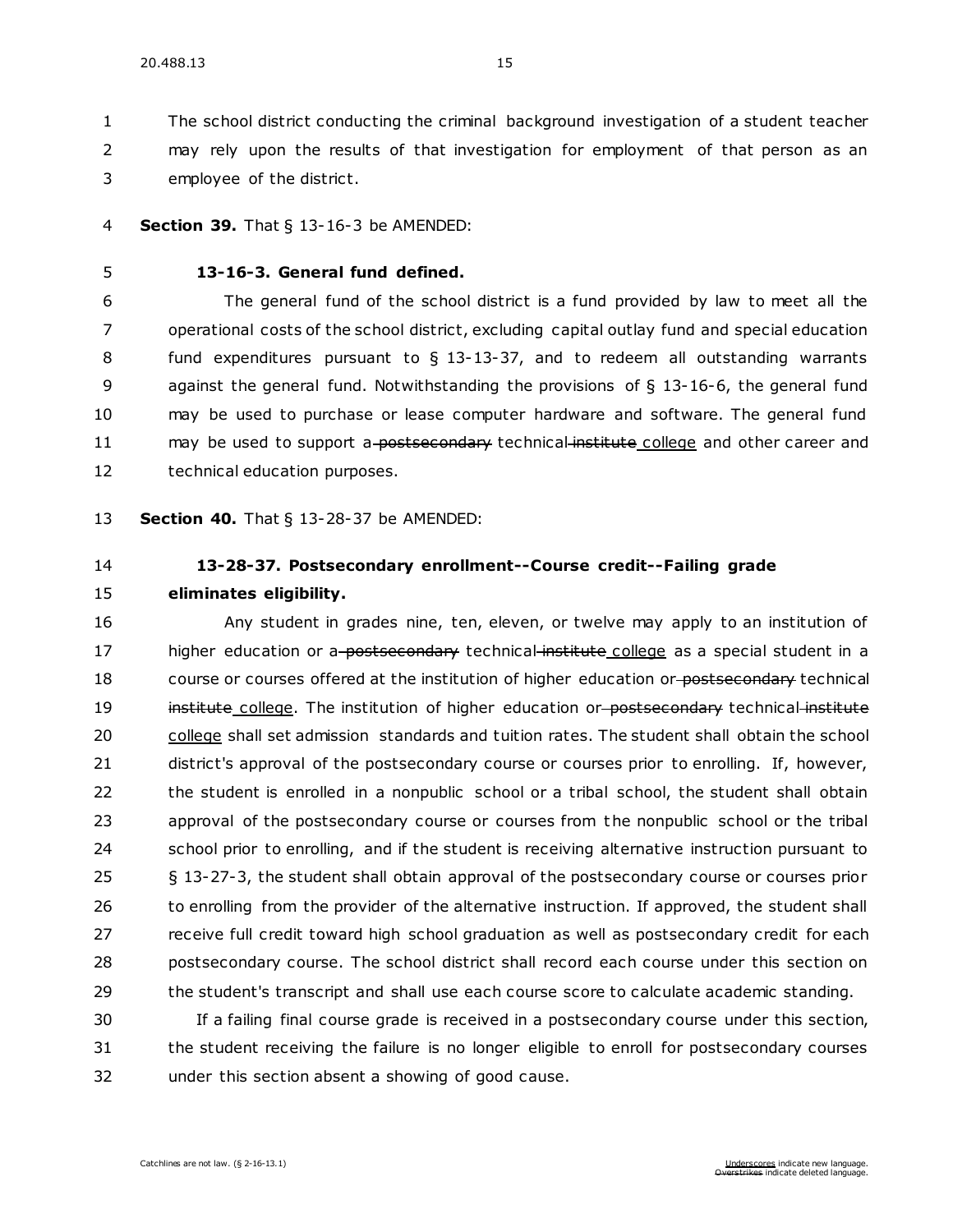# **Section 41.** [That § 13-28-37.1 be AMENDED:](https://sdlegislature.gov/Statutes/Codified_Laws/DisplayStatute.aspx?Type=Statute&Statute=13-28-37.1)

# **[13-28-37.1. S](https://sdlegislature.gov/Statutes/Codified_Laws/DisplayStatute.aspx?Type=Statute&Statute=13-28-37.1)tate subsidized high school dual credit program--Tuition rate-- Payment of tuition and costs.**

 A state subsidized high school dual credit program shall be established for any student in grades eleven or twelve. The public institution of higher education or **postsecondary** technical institute college offering the credit shall set the admission 7 standards. A participating institution shall regularly submit course availability, enrollment, and completion data to the Department of Education.

 The Board of Regents shall set a high school dual credit tuition rate equivalent to forty- three percent of the undergraduate off-campus tuition rate. The student taking the course shall pay an amount equal to thirty-three and three tenths percent of the total high school dual credit tuition rate and a school district may pay any portion of the student's share. The state shall pay an amount equal to sixty-six and seven tenths percent of the total high school dual credit tuition rate. No public institution of higher education or **postsecondary** technical institute college offering the credit may require any additional fees.

 The student is responsible for any other costs involved with attending a postsecondary institution. For the purposes of this section, the term, undergraduate off -campus tuition rate, means the per-credit rate, as set by the Board of Regents, that was in effect on January first of the previous fiscal year.

**Section 42.** [That § 13-28-50 be AMENDED:](https://sdlegislature.gov/Statutes/Codified_Laws/DisplayStatute.aspx?Type=Statute&Statute=13-28-50)

# **[13-28-50. S](https://sdlegislature.gov/Statutes/Codified_Laws/DisplayStatute.aspx?Type=Statute&Statute=13-28-50)chool districts to provide student mailing lists to Board of Regents and technical colleges--Use in providing post-secondary school information--Exception.**

 By November first each year, each school district shall provide a list of students by name in grades seven to twelve, inclusive, together with their mailing addresses, to the 27 executive director of the Board of Regents and to each-postsecondary technical institute 28 college located in the state. The board and each postsecondary technical institute college shall use the information to inform the parents and guardians of any such student in any public middle school and high school about the courses needed to prepare for postsecondary-level work and about the benefits of such preparation. However, no school district may forward the name of any student whose parent has directed that the school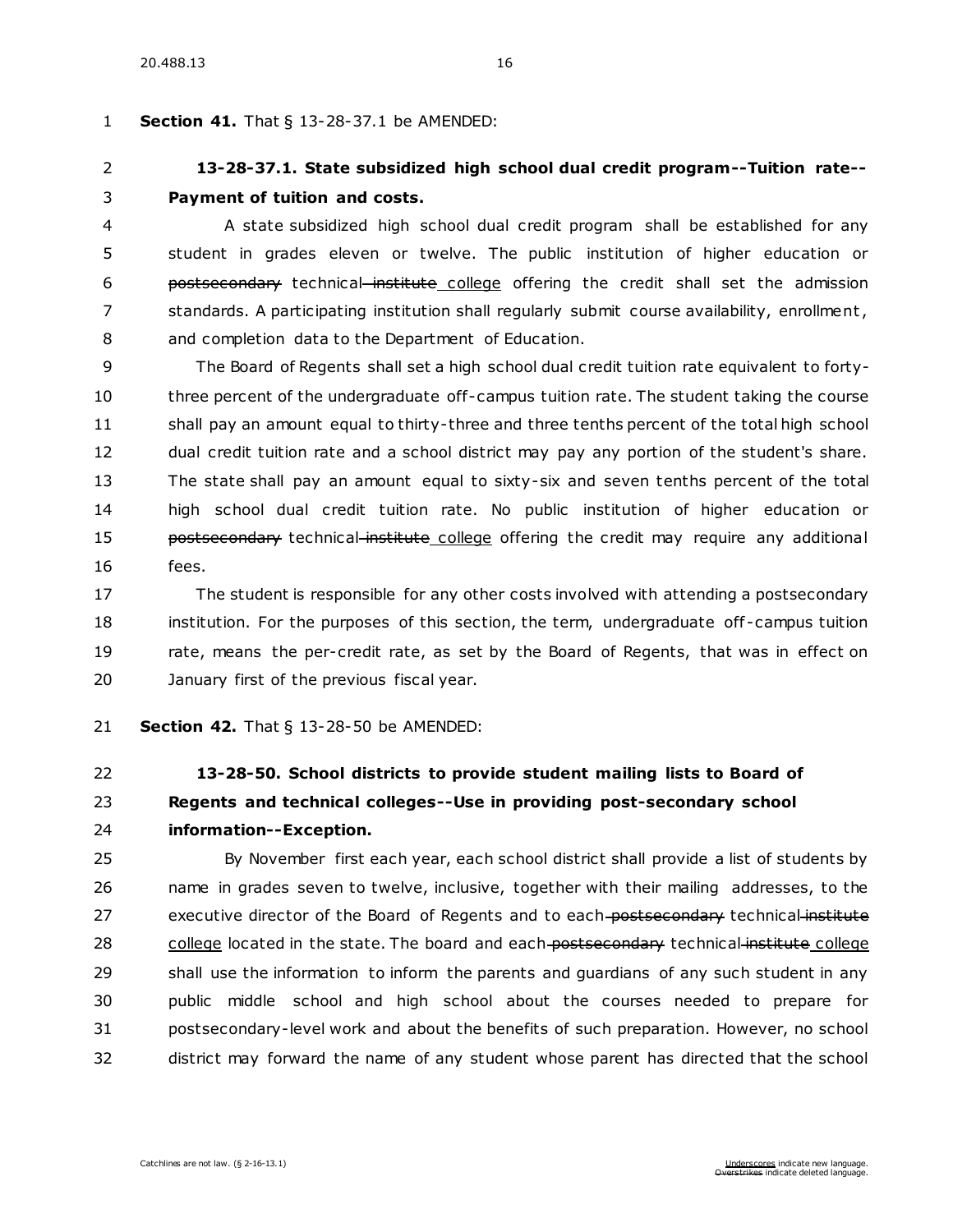district not release directory information about the student. The board shall provide a format through which the information may be submitted.

#### **Section 43.** [That § 13-33-29 be AMENDED:](https://sdlegislature.gov/Statutes/Codified_Laws/DisplayStatute.aspx?Type=Statute&Statute=13-33-29)

# **[13-33-29. G](https://sdlegislature.gov/Statutes/Codified_Laws/DisplayStatute.aspx?Type=Statute&Statute=13-33-29)ranting of credit for distance learning courses not offered by South Dakota Virtual School prohibited--Exceptions.**

 No school district may grant credit for any course successfully completed through distance learning as defined in § [13-33-20](https://sdlegislature.gov/Statutes/Codified_Laws/DisplayStatute.aspx?Type=Statute&Statute=13-33-20) unless the course is offered through the South Dakota Virtual School.

 However, a school district may grant credit for a distance learning course offered through an entity other than the South Dakota Virtual School if any of the following conditions apply:

(1) The course is provided through an agreement among accredited school districts;

13 (2) The course is a university or-postsecondary technical institute college course taken by a student who is dually enrolled pursuant to the provisions of § [13-28-37;](https://sdlegislature.gov/Statutes/Codified_Laws/DisplayStatute.aspx?Type=Statute&Statute=13-28-37)

- (3) The course was previously taken through an accredited high school or other accredited provider by a student who subsequently transferred into the school district; or
- (4) The course is not available through the South Dakota Virtual School and is pre-approved by the secretary of education.

**Section 44.** [That § 13-39-1.2 be AMENDED:](https://sdlegislature.gov/Statutes/Codified_Laws/DisplayStatute.aspx?Type=Statute&Statute=13-39-1.2)

- **[13-39-1.2. D](https://sdlegislature.gov/Statutes/Codified_Laws/DisplayStatute.aspx?Type=Statute&Statute=13-39-1.2)efinitions.**
- Terms used in this chapter, mean:
- (1) "Career and technical education," a contextual education model that employs career clusters and programs of study in preparing highly skilled students for success in postsecondary education and in-demand careers;
- (2) "Career clusters," a distinct grouping of occupations and industries based on the knowledge and skills they require;
- (3) "Center board," the governing body of a multidistrict, career and technical academy;
- (4) "Department," the Department of Education;

 (5) "Director," the person at the Department of Education responsible for the administration of career and technical education;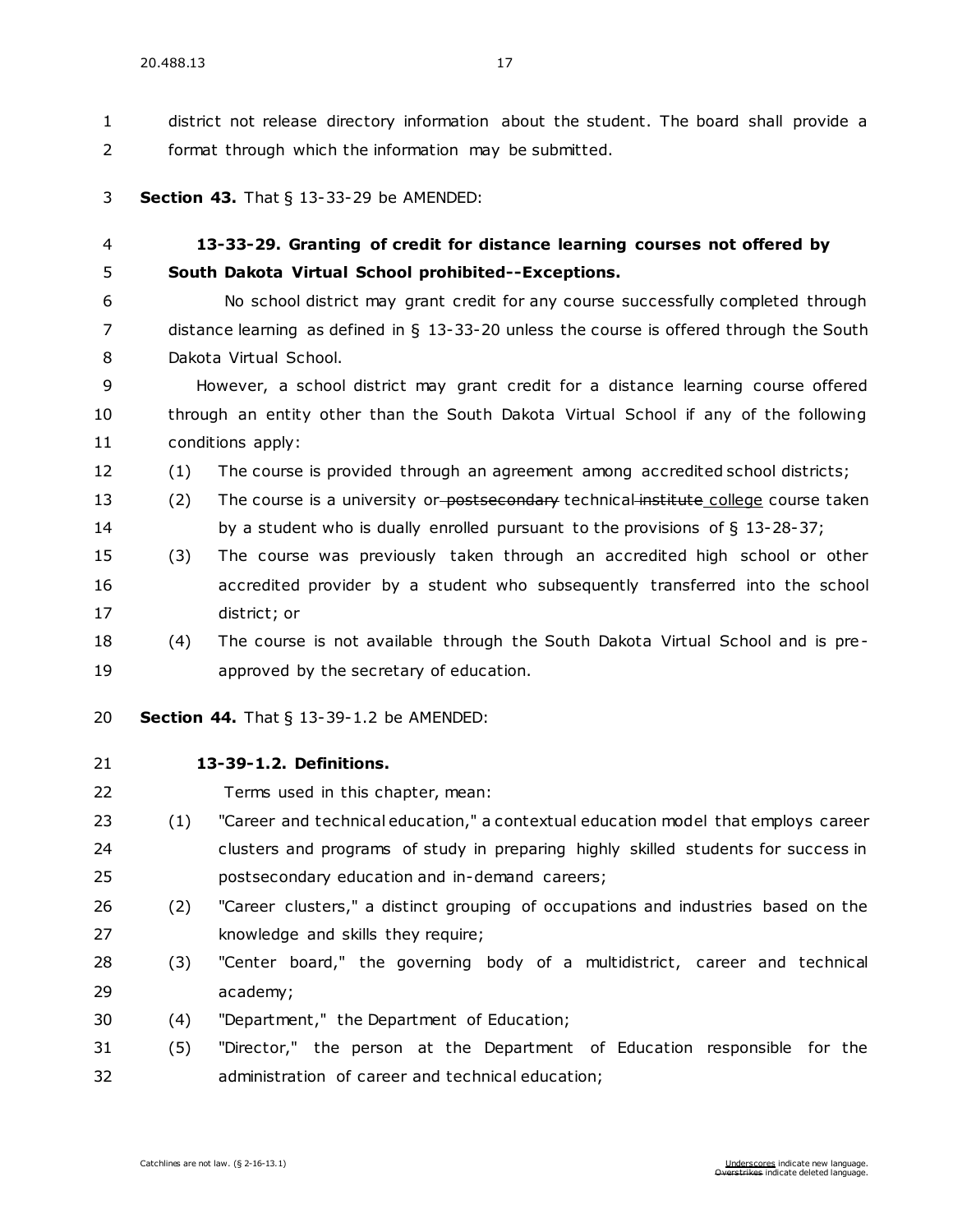# (6) "Facilities," buildings, rooms, property, and permanent equipment, including vehicles, used to provide career and technical education;

- (7) "LEA," a local education agency limited to public school districts, the legal entities that a school district is authorized to establish, or a distinct separate LEA established pursuant to § [13-39A-35;](https://sdlegislature.gov/Statutes/Codified_Laws/DisplayStatute.aspx?Type=Statute&Statute=13-39A-35)
- (8) "Multidistrict, career and technical academy," an educational entity designed to provide career and technical education and academic courses that prepare youth for a wide range of careers that require varying levels of education;
- (9) "Participating district," a school district which has voting representation on a center board;
- 11 (10) "Postsecondary technical institute," "Technical college," as defined in § [13-39A-1;](https://sdlegislature.gov/Statutes/Codified_Laws/DisplayStatute.aspx?Type=Statute&Statute=13-39A-1)
- (11) "Secretary," the secretary of education;
- (12) "State board," the South Dakota Board of Education Standards established in § [1-](https://sdlegislature.gov/Statutes/Codified_Laws/DisplayStatute.aspx?Type=Statute&Statute=1-45-6.1) [45-6.1.](https://sdlegislature.gov/Statutes/Codified_Laws/DisplayStatute.aspx?Type=Statute&Statute=1-45-6.1)

**Section 45.** [That § 13-39-19 be AMENDED:](https://sdlegislature.gov/Statutes/Codified_Laws/DisplayStatute.aspx?Type=Statute&Statute=13-39-19)

# **[13-39-19. D](https://sdlegislature.gov/Statutes/Codified_Laws/DisplayStatute.aspx?Type=Statute&Statute=13-39-19)istribution of state and federal funds to schools--State treasurer custodian of money from federal appropriations.**

 The secretary of education may distribute funds appropriated to the department 19 by the Legislature or granted by any federal agency to the state in accordance with chapter [4-8B,](https://sdlegislature.gov/Statutes/Codified_Laws/DisplayStatute.aspx?Type=Statute&Statute=4-8B) for career and technical education in public secondary and postsecondary technical 21 institutes colleges in the state in accordance with a state plan or plans adopted by the South Dakota Board of Education Standards or the South Dakota Board of Technical Education. The aid disbursed to the different schools of the state and all expenses incurred in the administration of the provisions of any federal acts relating to career and technical education shall be paid out of the funds of the secretary appropriated for that purpose and from the federal funds allotted to the State of South Dakota for similar purposes. The 27 state treasurer is the custodian of all money paid to the state from federal appropriations for the purpose of career and technical education and shall disburse the funds on warrants issued by the state auditor upon vouchers approved by the director. The secretary of education shall authorize the director to submit vouchers to the state auditor for the amount payable as state and federal aid to each school approved under the provisions of this chapter. Upon receipt of the vouchers, the state auditor shall draw warrants on the 33 state treasury in favor of the treasurer of the public secondary and postsecondary 34 technical institute college for the sum approved by the secretary.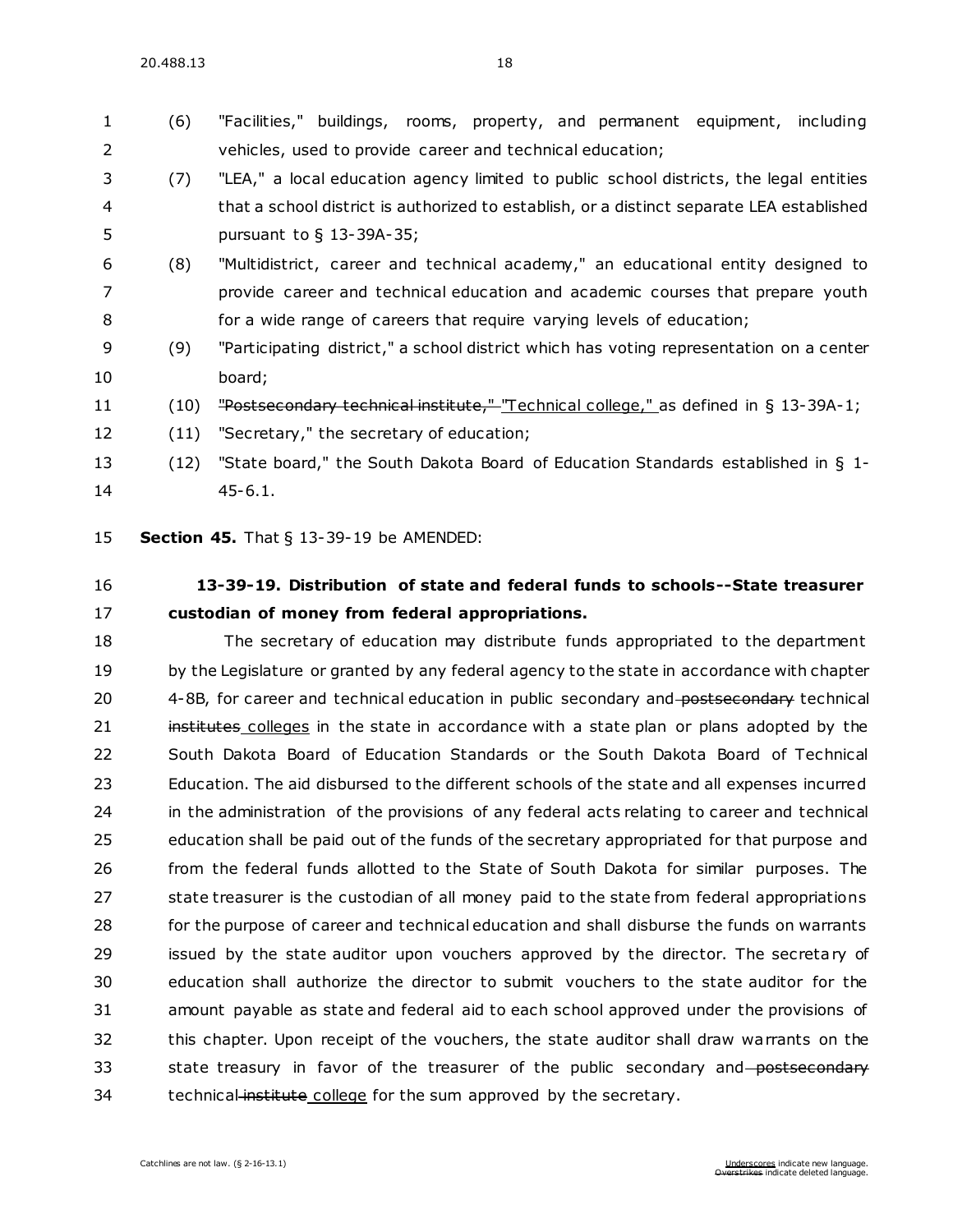| <b>Section 46.</b> That $\S$ 13-48-36 be AMENDED:<br>1 |                                                                                            |                                                                     |
|--------------------------------------------------------|--------------------------------------------------------------------------------------------|---------------------------------------------------------------------|
| $\overline{2}$                                         |                                                                                            | 13-48-36. Existing postsecondary institutions authorized to provide |
| 3                                                      | educational programs.                                                                      |                                                                     |
| 4                                                      | To ensure that postsecondary institutions legally operating in this state as of this       |                                                                     |
| 5                                                      | date and participating in the federal student financial assistance programs may comply     |                                                                     |
| 6                                                      | with the state authorization regulations promulgated by the United States Department of    |                                                                     |
| 7                                                      | Education on October 29, 2010, codified at 34 C.F.R. Section 600.9 and effective as of     |                                                                     |
| 8                                                      | July 1, 2011, the following postsecondary institutions are acknowledged by the Legislature |                                                                     |
| 9                                                      | as being authorized to provide educational programs at physical locations in this state,   |                                                                     |
| 10                                                     | subject to the provisions of $\S$ 13-48-38:                                                |                                                                     |
| 11                                                     | (1)                                                                                        | Augustana University;                                               |
| 12                                                     | (2)                                                                                        | Avera McKennan Hospital School of Radiologic Technology;            |
| 13                                                     | (3)                                                                                        | Avera Sacred Heart Hospital School of Radiologic Technology;        |
| 14                                                     | (4)                                                                                        | Bellevue University;                                                |
| 15                                                     | (5)                                                                                        | Black Hills Beauty College;                                         |
| 16                                                     | (6)                                                                                        | Black Hills State University;                                       |
| 17                                                     | (7)                                                                                        | Dakota State University;                                            |
| 18                                                     | (8)                                                                                        | Dakota Wesleyan University;                                         |
| 19                                                     | (9)                                                                                        | ELS Educational Services, Inc. (d/b/a ELS Language Centers);        |
| 20                                                     | (10)                                                                                       | Headlines Academy;                                                  |
| 21                                                     | (11)                                                                                       | Hot Rod Institute;                                                  |
| 22                                                     | (12)                                                                                       | John Witherspoon College;                                           |
| 23                                                     | (13)                                                                                       | Lake Area Technical Institute College;                              |
| 24                                                     | (14)                                                                                       | Mitchell Technical Institute College;                               |
| 25                                                     | (15)                                                                                       | Mount Marty College;                                                |
| 26                                                     | (16)                                                                                       | National American University;                                       |
| 27                                                     | (17)                                                                                       | Northern State University;                                          |
| 28                                                     | (18)                                                                                       | Presentation College;                                               |
| 29                                                     | (19)                                                                                       | Sanford Medical Center;                                             |
| 30                                                     | (20)                                                                                       | Sioux Falls Seminary;                                               |
| 31                                                     | (21)                                                                                       | South Dakota School of Mines and Technology;                        |
| 32                                                     | (22)                                                                                       | South Dakota State University;                                      |
| 33                                                     | (23)                                                                                       | Southeast Technical Institute College;                              |
| 34                                                     | (24)                                                                                       | Southwest Minnesota State University;                               |

(25) Stewart School;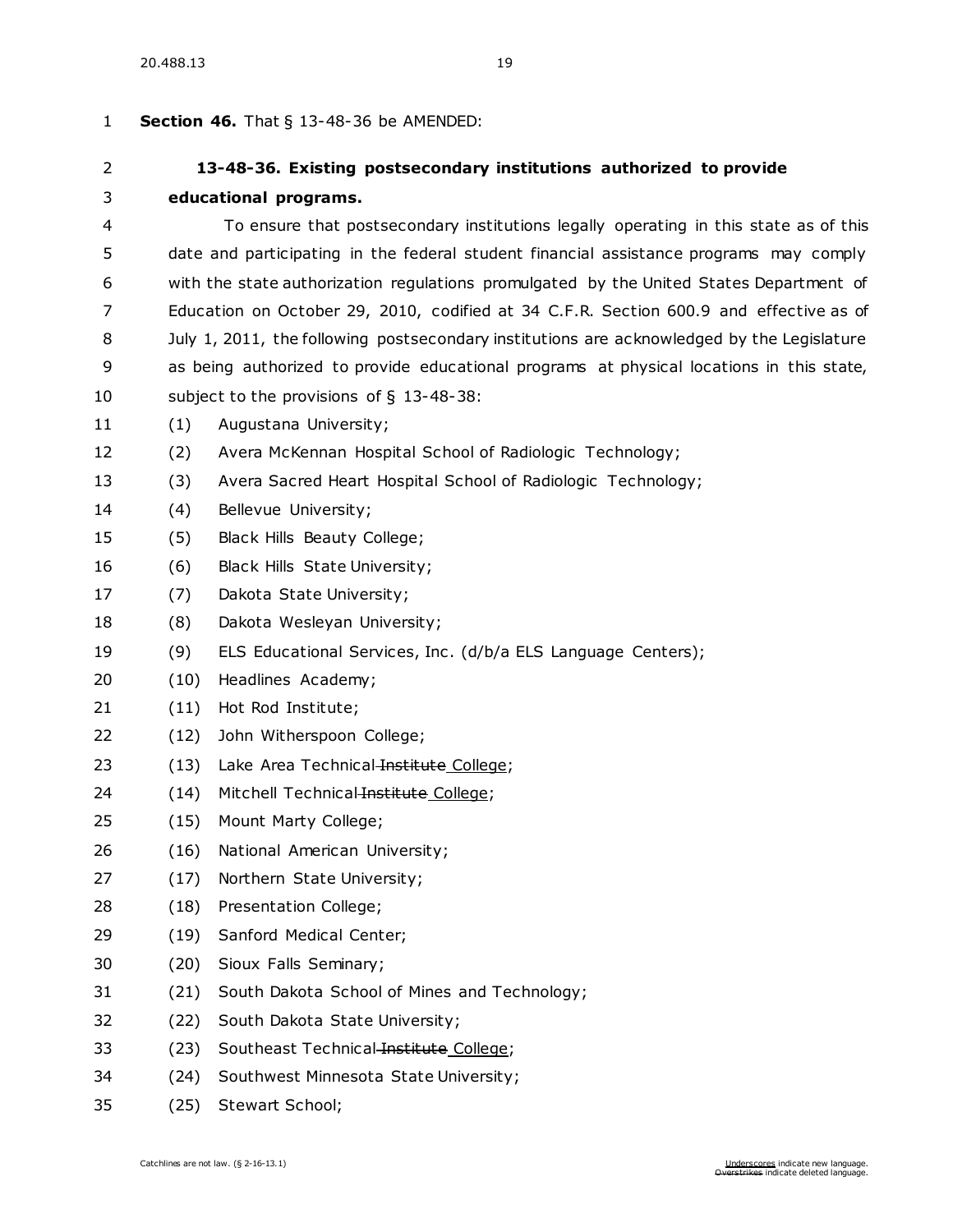- (26) University of Sioux Falls;
- (27) University of South Dakota; and
- 3 (28) Western Dakota Technical Institute College.

#### **Section 47.** [That § 13-53-43 be AMENDED:](https://sdlegislature.gov/Statutes/Codified_Laws/DisplayStatute.aspx?Type=Statute&Statute=13-53-43)

# **[13-53-43. T](https://sdlegislature.gov/Statutes/Codified_Laws/DisplayStatute.aspx?Type=Statute&Statute=13-53-43)ransfer of credits.**

 All general education course credit hours fulfilling graduation requirements in institutions accredited by the North Central Association of Colleges and Secondary Schools accrediting agency shall be transferable between the universities under the control of the 9 South Dakota Board of Regents and the technical institutes colleges governed by the South Dakota Board of Education Standards Board of Technical Education. General education 11 course credit hours are transferable between the technical-institutes colleges and 12 universities only for credit for general education courses. "General education" is defined as those courses which are not directly related to the student's formal technical, vocational, or professional preparation; part of every student's course of study regardless of area of emphasis; and intended to impart common knowledge, intellectual concepts, and attitudes that every educated person should possess.

## **Section 48.** [That § 13-53-44 be AMENDED:](https://sdlegislature.gov/Statutes/Codified_Laws/DisplayStatute.aspx?Type=Statute&Statute=13-53-44)

# **[13-53-44. T](https://sdlegislature.gov/Statutes/Codified_Laws/DisplayStatute.aspx?Type=Statute&Statute=13-53-44)echnical colleges--Transfer of credits.**

19 Commencing July 1, 1999, technical institutes colleges governed by the Board of 20 Education Standards Board of Technical Education and accredited by the North Central Association of Colleges and Secondary Schools and universities governed by the Board of Regents and accredited by the North Central Association of Colleges and Secondary 23 Schools shall have articulation agreements in place to transfer sixty-four credit hours in the General Studies Baccalaureate Degree program and up to sixty-four credit hours in compatible programs offered by the respective institutions under the control of the Board 26 of Regents. By December 1, 1998, the Board of Education Standards Board of Technical Education and the Board of Regents shall report to the Executive Board of the Legislative Research Council on the progress of articulation agreements and the implementation of §§ [13-53-43](https://sdlegislature.gov/Statutes/Codified_Laws/DisplayStatute.aspx?Type=Statute&Statute=13-53-43) and [13-53-44.](https://sdlegislature.gov/Statutes/Codified_Laws/DisplayStatute.aspx?Type=Statute&Statute=13-53-44) The Board of Regents and the Board of Education Standards shall, by agreement, set the criteria and requirements for the transfer of any credits.

**Section 49.** [That § 13-55-6 be AMENDED:](https://sdlegislature.gov/Statutes/Codified_Laws/DisplayStatute.aspx?Type=Statute&Statute=13-55-6)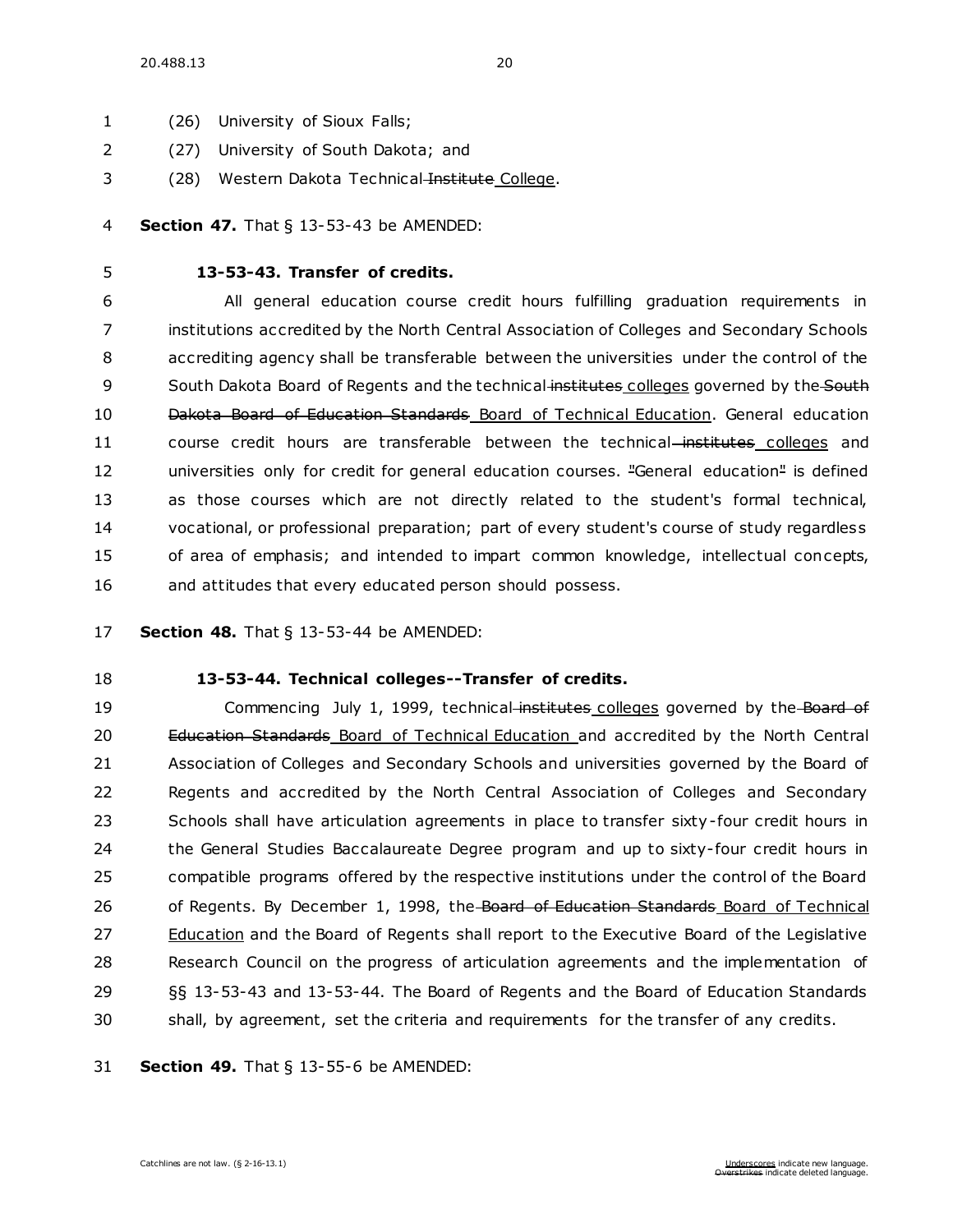# **[13-55-6. F](https://sdlegislature.gov/Statutes/Codified_Laws/DisplayStatute.aspx?Type=Statute&Statute=13-55-6)ree education of children of residents who died during service in armed forces.**

 Any person under the age of twenty-five years, a resident of this state, who is a child of a deceased parent, mother or father, who was a veteran as defined in § [33A-2-1,](https://sdlegislature.gov/Statutes/Codified_Laws/DisplayStatute.aspx?Type=Statute&Statute=33A-2-1) who was for at least six months immediately prior to entry into active service a bona fide resident of this state, and who suffered death from any cause while in the service of the armed forces of the United States, is entitled to free tuition and entitled to attend and pursue any course or courses of study in any state educational institution under the control 9 and management of the Board of Regents or any postsecondary technical institute college as defined in § [13-39A-1](https://sdlegislature.gov/Statutes/Codified_Laws/DisplayStatute.aspx?Type=Statute&Statute=13-39A-1) without the payment of any charges or costs therefor.

**Section 50.** [That § 13-55-31.4 be AMENDED:](https://sdlegislature.gov/Statutes/Codified_Laws/DisplayStatute.aspx?Type=Statute&Statute=13-55-31.4)

# **[13-55-31.4. O](https://sdlegislature.gov/Statutes/Codified_Laws/DisplayStatute.aspx?Type=Statute&Statute=13-55-31.4)pportunity scholarship requirements for students who have completed one semester at university, college, or technical college.**

 Except as otherwise provided in this section, if a student who would otherwise have been eligible for a South Dakota opportunity scholarship applies after completing at least one semester of full-time work at a regionally accredited university, college, or technical 17 school college, the student shall demonstrate compliance with the same credit hour requirements that apply to program participants. A scholarship provided under these circumstances is not retroactive and a student's eligibility is reduced by one semester for each semester of work that the student had completed.

**Section 51.** [That § 13-55-39 be AMENDED:](https://sdlegislature.gov/Statutes/Codified_Laws/DisplayStatute.aspx?Type=Statute&Statute=13-55-39)

#### **[13-55-39. E](https://sdlegislature.gov/Statutes/Codified_Laws/DisplayStatute.aspx?Type=Statute&Statute=13-55-39)ligibility for scholarship--Criteria.**

 In order to be eligible for a Richard Hagen-Minerva Harvey memorial scholarship award, a student shall:

- (1) Attend or have graduated from a South Dakota accredited high school;
- (2) Have met high school graduation requirements established by rules promulgat ed pursuant to chapter [1-26](https://sdlegislature.gov/Statutes/Codified_Laws/DisplayStatute.aspx?Type=Statute&Statute=1-26) by the Department of Education or be enrolled in a course of study such that upon graduation, the student will have met high school graduation requirements established by rules promulgated pursuant to chapter [1-](https://sdlegislature.gov/Statutes/Codified_Laws/DisplayStatute.aspx?Type=Statute&Statute=1-26) [26](https://sdlegislature.gov/Statutes/Codified_Laws/DisplayStatute.aspx?Type=Statute&Statute=1-26) by the Department of Education;
- (3) Provide evidence to the board that the student has been accepted to attend a public 32 or nonpublic accredited university, college, or technical-institute college located in South Dakota;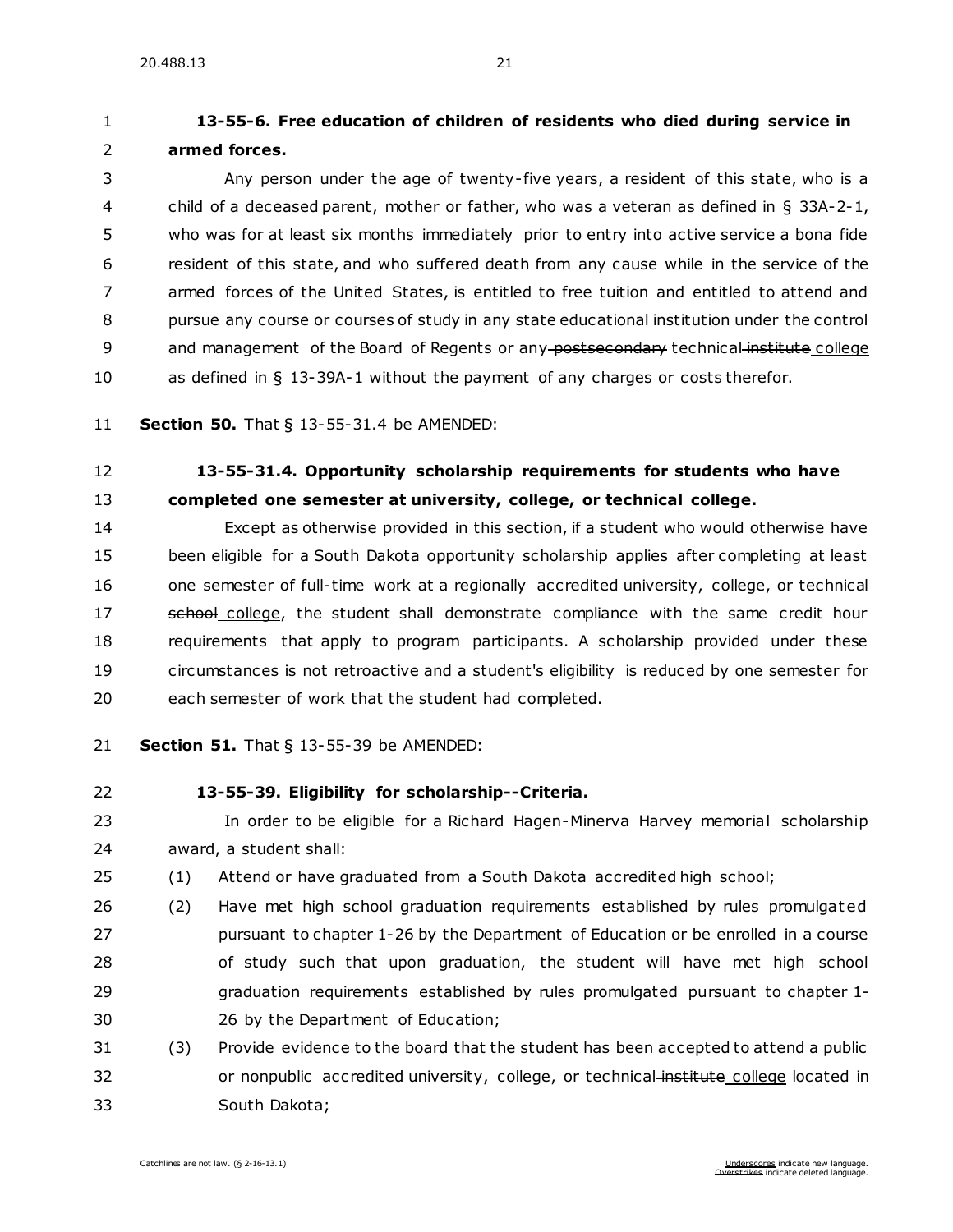- (4) Apply for a Richard Hagen-Minerva Harvey memorial scholarship within five years after graduating from high school or within one year of the student's release from active duty with an active component of the armed forces if the release is within five years of the student's graduation from high school; and
- (5) Be an enrolled member of an American Indian tribe.
- **Section 52.** [That § 13-55A-2 be AMENDED:](https://sdlegislature.gov/Statutes/Codified_Laws/DisplayStatute.aspx?Type=Statute&Statute=13-55A-2)
- 

# **[13-55A-2. D](https://sdlegislature.gov/Statutes/Codified_Laws/DisplayStatute.aspx?Type=Statute&Statute=13-55A-2)efinitions.**

Terms used in this chapter, unless the context otherwise requires, mean:

- (1) "Eligible institution," an institution of education beyond the high school level, 10 located in South Dakota, which may include all public and private nonprofit and **proprietary institutions, including four-year colleges and universities, community**  and junior colleges, area technical or vocational schools, trade schools, technical **institutes colleges, schools of nursing or of the health professions or any institution**  which is determined by the executive director to be regularly accredited to offer postsecondary educational services by a recognized and appropriate accrediting agency, as determined by the executive director, and which has an agreement with 17 the United States secretary of education for the conduct of any of the programs currently participating in any federal financial assistance program authorized by Title IV of The Higher Education Act of 1965, as amended to January 1, 2010;
- (2) "Financial need," the amount of assistance, as determined by a federal department of education by calculating a student's estimated cost of attendance (minus family contribution and additional aid granted) at an eligible institution;
- (3) "Qualified student," a resident student who is enrolled in an eligible institution in a course of study on at least a half-time basis, as certified by the institution, and who has established financial need and who is maintaining satisfactory progress toward graduation;
- (4) "Resident student," an individual who has been determined by the executive director to be a resident of South Dakota and who is enrolled at an eligible institution;
- (5) "Executive director," the executive director of the Board of Regents;
- (6) "South Dakota need-based grant ," an award by the State of South Dakota to a qualified student under this chapter.
- **Section 53.** [That § 22-24B-6 be AMENDED:](https://sdlegislature.gov/Statutes/Codified_Laws/DisplayStatute.aspx?Type=Statute&Statute=22-24B-6)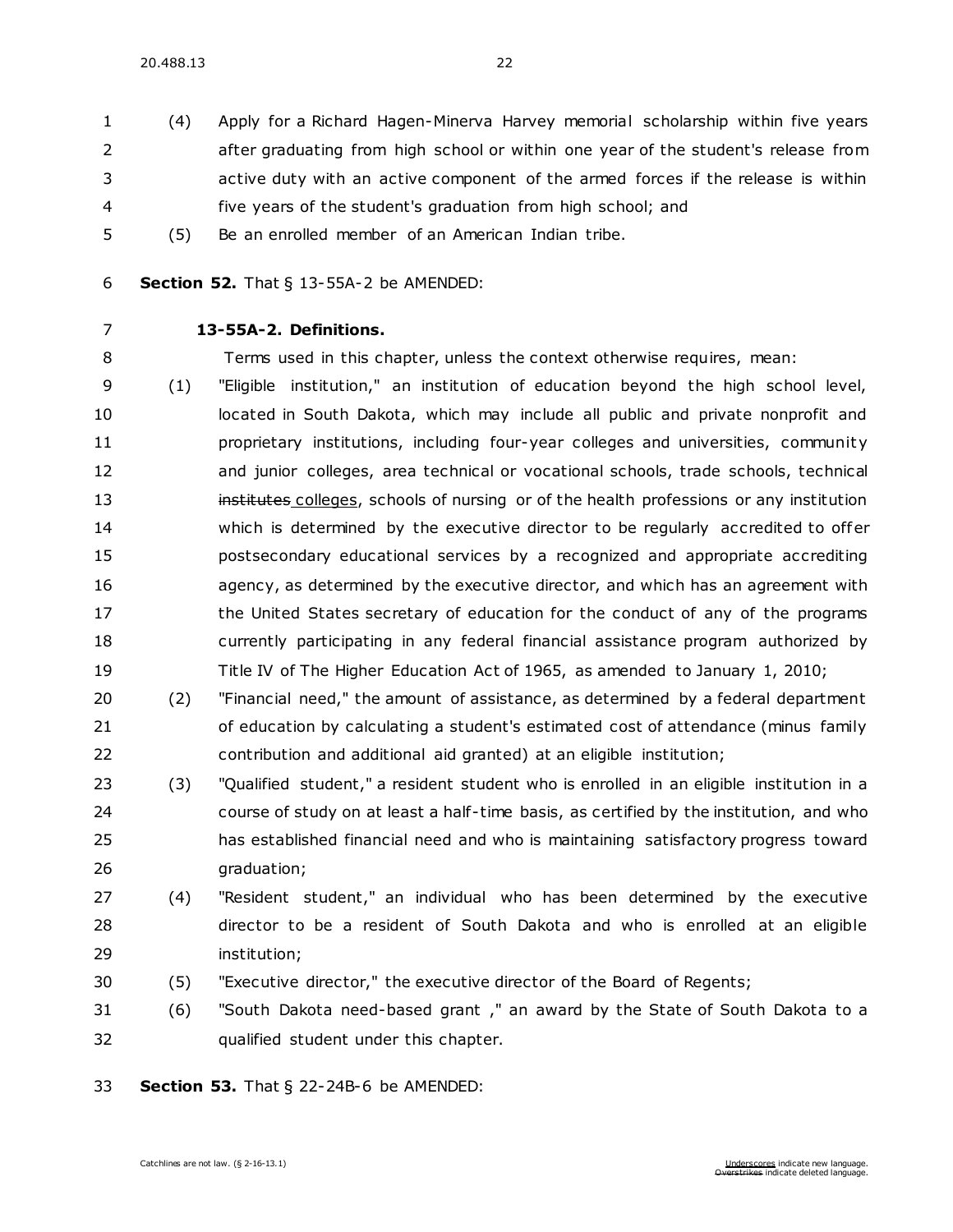# **[22-24B-6. C](https://sdlegislature.gov/Statutes/Codified_Laws/DisplayStatute.aspx?Type=Statute&Statute=22-24B-6)ommencement or change in enrollment or employment--Report to local law enforcement--Time limit--Violation as felony.**

 Any person who is registered as required by § [22-24B-2](https://sdlegislature.gov/Statutes/Codified_Laws/DisplayStatute.aspx?Type=Statute&Statute=22-24B-2) and who is employed, carries on a vocation, or attends postsecondary classes at an institution of higher 5 education, institution of higher learning, or technical-institute college in this state shall, within three business days of any commencement and within three business days of 7 termination of such enrollment or employment or change in employer, report to the chief of police or county sheriff where the institution is located and complete a registration update form. A violation of this section is a Class 6 felony.

**Section 54.** [That § 33-6-6 be AMENDED:](https://sdlegislature.gov/Statutes/Codified_Laws/DisplayStatute.aspx?Type=Statute&Statute=33-6-6)

#### **[33-6-6. P](https://sdlegislature.gov/Statutes/Codified_Laws/DisplayStatute.aspx?Type=Statute&Statute=33-6-6)artial tuition payment by state for technical college programs.**

 Any member of the National Guard of the State of South Dakota, who is a resident 13 of the State of South Dakota state and who possesses the entrance requirements for 14 admission to any postsecondary technical institute college program, is entitled to complete one program of study approved by the South Dakota Board of Education Standards in any 16 state postsecondary technical institute college upon payment of sixteen and one-half 17 percent of the tuition charges. The remaining tuition shall be paid or otherwise credited 18 by the postsecondary technical institute college. However, the state benefit is paid after applying the federal tuition benefit. The total federal and state benefit may not exceed one hundred percent of the tuition cost.

**Section 55.** [That § 62-1-4.1 be AMENDED:](https://sdlegislature.gov/Statutes/Codified_Laws/DisplayStatute.aspx?Type=Statute&Statute=62-1-4.1)

#### **[62-1-4.1. E](https://sdlegislature.gov/Statutes/Codified_Laws/DisplayStatute.aspx?Type=Statute&Statute=62-1-4.1)lementary, secondary and technical college students not**

# **employees--Exception for work in vocational education.**

 Notwithstanding the provisions of § [62-1-5.1,](https://sdlegislature.gov/Statutes/Codified_Laws/DisplayStatute.aspx?Type=Statute&Statute=62-1-5.1) students of elementary, secondary, 25 and postsecondary technical institutes colleges are not employees within the meaning of 26 this title. However, a school district or postsecondary technical institute college, which provides a work experience educational class conducted off the school premises as a part of its vocational education program is the employer of those students who are receiving this training and experience and the students are school employees for the purposes of this title unless they are being paid a cash wage or salary by a private employer, or the person or firm providing the students the work experience elects to include them, by written agreement, in its workers' compensation insurance coverage.